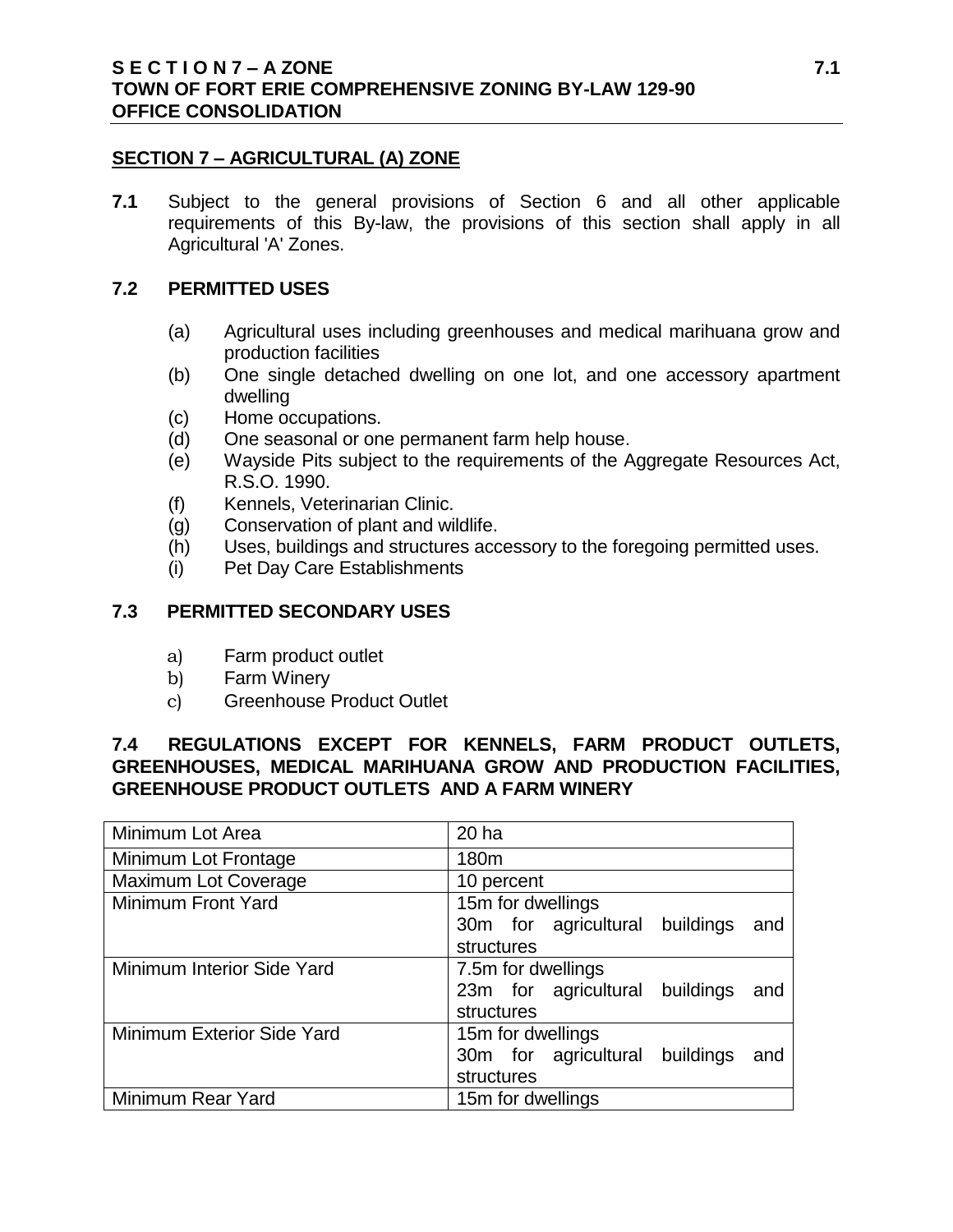### **S E C T I O N 7 – A ZONE 7.2 TOWN OF FORT ERIE COMPREHENSIVE ZONING BY-LAW 129-90 OFFICE CONSOLIDATION**

|                                | 30m for agricultural buildings and       |
|--------------------------------|------------------------------------------|
|                                | structures                               |
| <b>Maximum Building Height</b> | i) $2\frac{1}{2}$ storeys for a dwelling |
|                                | ii) 10 metres                            |
| Minimum Floor Area             | 100 sq. m. for a dwelling                |

### **7.5 SUPPLEMENTARY SEPARATION DISTANCES FOR FARM AND NON-FARM BUILDINGS**

Any permitted building in the Agricultural 'A' Zone including any building used for the containment of livestock shall only be erected, altered or remodeled in accordance with the requirements of Subsections 7.4 and 6.17 whichever is the greater.

## **7.6 REGULATIONS FOR BUILDINGS ACCESSORY TO DWELLINGS**

| <b>Maximum Lot Coverage</b>         | 2% per building, provided the total lot<br>coverage of all accessory buildings on<br>the lot does not exceed 10% |
|-------------------------------------|------------------------------------------------------------------------------------------------------------------|
| Minimum Front Yard Setback          | 15 <sub>m</sub>                                                                                                  |
| Minimum Interior Side Yard          | 3m                                                                                                               |
| Minimum Exterior Side Yard          | 15 <sub>m</sub>                                                                                                  |
| Minimum Rear Yard                   | 3m                                                                                                               |
| Minimum Rear Yard abutting a Street | 7.5m                                                                                                             |
| <b>Maximum Building Height</b>      | 1 storey                                                                                                         |
|                                     | ii) 6 metres                                                                                                     |

## (e) **Regulations for Farm Help Houses**

- (i) No seasonal farm help house shall be used as a permanent dwelling.
- (ii) Minimum floor area for a:
	- (a) Seasonal Farm Help House 37.0 sq.m
	- (b) Permanent Farm Help House 75.0 sq.m

## **7.7 REGULATIONS FOR KENNELS AND VETERINARY ESTABLISHMENTS**

| Minimum Lot Area           | An existing lot having a minimum area    |
|----------------------------|------------------------------------------|
|                            | of 2 ha                                  |
| Minimum Lot Frontage       | 100 <sub>m</sub>                         |
| Minimum Front Yard         | 50m or behind the front building line of |
|                            | the main building on the lot, whichever  |
|                            | is greater                               |
| Minimum Interior Side Yard | 25m                                      |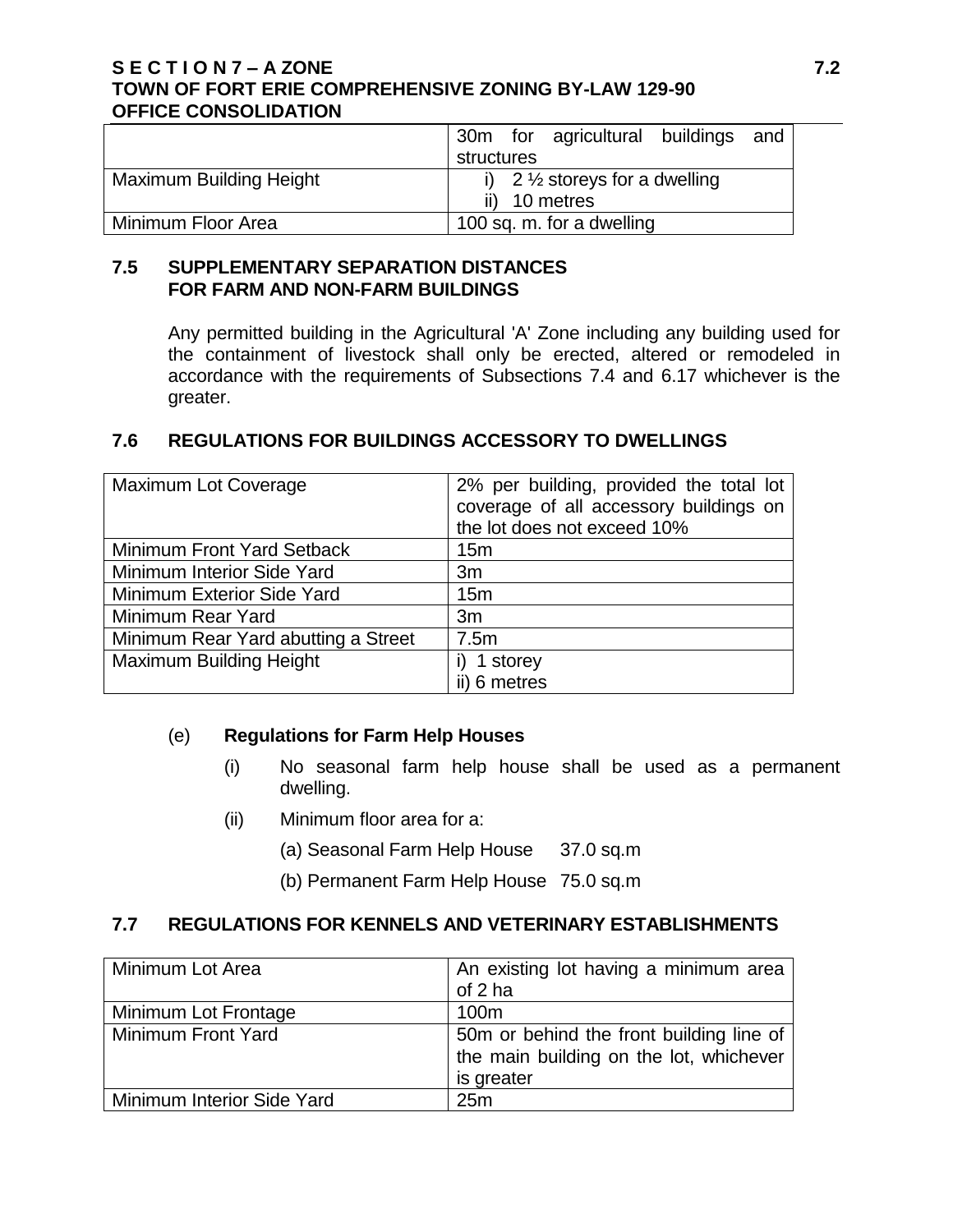## **S E C T I O N 7 – A ZONE 7.3 TOWN OF FORT ERIE COMPREHENSIVE ZONING BY-LAW 129-90 OFFICE CONSOLIDATION**

| Minimum Exterior Side Yard          | 7.5m             |
|-------------------------------------|------------------|
| Minimum Rear Yard                   | 30 <sub>m</sub>  |
| <b>Maximum Lot Coverage</b>         | 20%              |
| <b>Maximum Building Height</b>      | 1 storey         |
|                                     | ii) 6 metres     |
| Minimum Distance from a Dwelling on | 150 <sub>m</sub> |
| an Adjacent Lot                     |                  |

# **7.8 REGULATIONS FOR FARM PRODUCT OUTLETS, GREENHOUSE PRODUCT OUTLETS AND FARM WINERIES**

The provisions of Subsection 7.4 relating to dwellings shall apply except the maximum floor area shall be 100 sq. m

# **7.9 REGULATIONS FOR GREENHOUSES AND MEDICAL MARIHUANA GROW AND PRODUCTION FACILITIES**

| Minimum Lot Area                                   | Permitted only on an existing lot having                                                                                                                                                                            |
|----------------------------------------------------|---------------------------------------------------------------------------------------------------------------------------------------------------------------------------------------------------------------------|
|                                                    | a minimum size of 2 ha                                                                                                                                                                                              |
| Minimum Lot Frontage                               | 60 <sub>m</sub>                                                                                                                                                                                                     |
| Minimum Front Yard                                 | 15m except:<br>that where the yard abuts a<br>i)<br>Residential Zone, residential use<br>or other sensitive land use, 70m<br>is required but this setback does<br>not apply to existing buildings or<br>structures. |
| Minimum Interior Side Yard<br><b>And Rear Yard</b> | 6m, except:<br>that where the yard abuts a<br>i)<br>Residential Zone, residential use<br>or other sensitive land use, 70m<br>is required but this setback does<br>not apply to existing buildings or<br>structures. |
| Minimum Exterior Side Yard                         | 15m except:<br>that where the yard abuts a<br>i)<br>Residential Zone, residential use<br>or other sensitive land use, 70m<br>is required but this setback does<br>not apply to existing buildings or<br>structures. |
| Maximum Lot Coverage                               | 60%                                                                                                                                                                                                                 |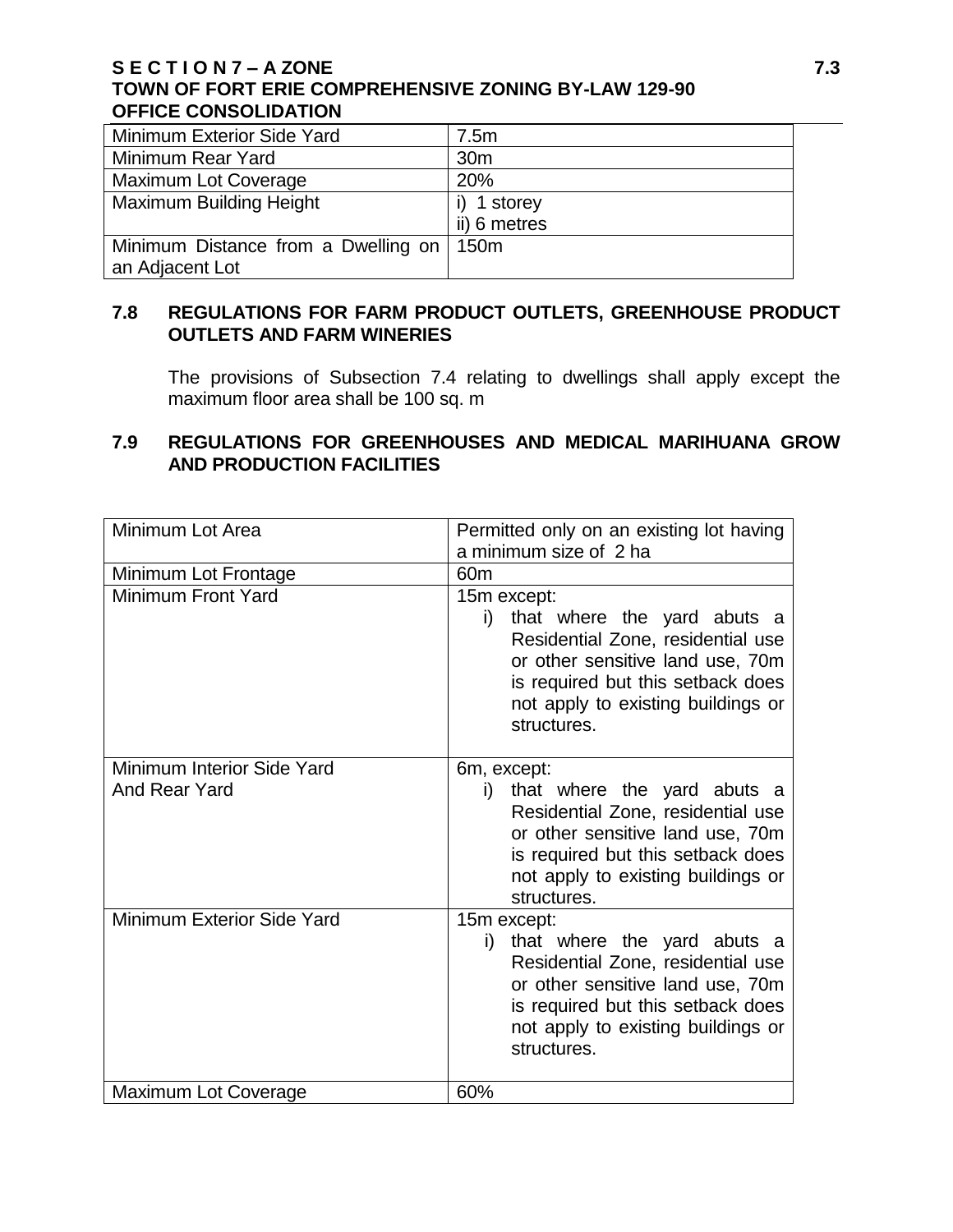#### **S E C T I O N 7 – A ZONE 7.4 TOWN OF FORT ERIE COMPREHENSIVE ZONING BY-LAW 129-90 OFFICE CONSOLIDATION**

| <b>Maximum Building Height</b>                                                                                    | i)<br>12m                                                                                                                                                                                                                                                                                                                                                        |
|-------------------------------------------------------------------------------------------------------------------|------------------------------------------------------------------------------------------------------------------------------------------------------------------------------------------------------------------------------------------------------------------------------------------------------------------------------------------------------------------|
| Minimum Landscaping Requirements                                                                                  | A landscaping area in the form of a 3m<br>wide planting strip shall be provided and<br>maintained adjacent to every portion of<br>any lot line that abuts a Residential<br>Zone, or the extent of an abutting<br>existing residential use not located in a<br>Residential Zone.                                                                                  |
| Outside Storage<br><b>Requirements</b><br>for<br>Greenhouses                                                      | Outside storage of goods, materials or<br>supplies is permitted in the rear yard or<br>side yard only, provided it is screened<br>from view from any street.                                                                                                                                                                                                     |
| Outside<br>Storage Requirements<br>for $ $<br>Marihuana<br>Medical<br>Grow<br>and<br><b>Production Facilities</b> | Outside storage of goods, materials or<br>supplies is not permitted.                                                                                                                                                                                                                                                                                             |
| Floor<br>Area<br>for<br><b>Maximum</b><br>Gross<br>Processing and Packaging                                       | 20% of the gross floor area of the<br>operation                                                                                                                                                                                                                                                                                                                  |
| Visible Nightime Lighting                                                                                         | Where a building or structure consists of<br>more than 40% of glass and where<br>artificial lighting is required a closed of<br>wood board on board or composite/vinyl<br>fence shall be provided and maintained<br>adjacent to every portion of any lot line<br>abuts<br>Residential<br>that<br>Zone,<br>a a<br>residential use or other sensitive land<br>use. |
| Parking                                                                                                           | 1 parking space for every 100 sq. m. of<br>gross floor area or every 2 employees,<br>whichever is the greater.                                                                                                                                                                                                                                                   |

## **7.10 REGULATIONS FOR "PET DAY CARE ESTABLISHMENTS"**

The requirements of Section 6.52 shall apply in addition to the regulations governing this section.

# **EXCEPTIONS TO THE AGRICULTURAL (A) ZONE**

## **A-1 (129-1990) 4881 Garrison Road (FORMERLY C7-1)**

In addition to the permitted use in Section 7.2 and 7.3 the lands indicated as A-1 on Schedule "A" may also be used for an antique shop, farm implement sales and service establishments, feed and fertilizer dealers, farm product market, farm supply and service establishments, garden centres and uses, buildings and structures accessory thereto subject to the provisions set out in Section 26.3.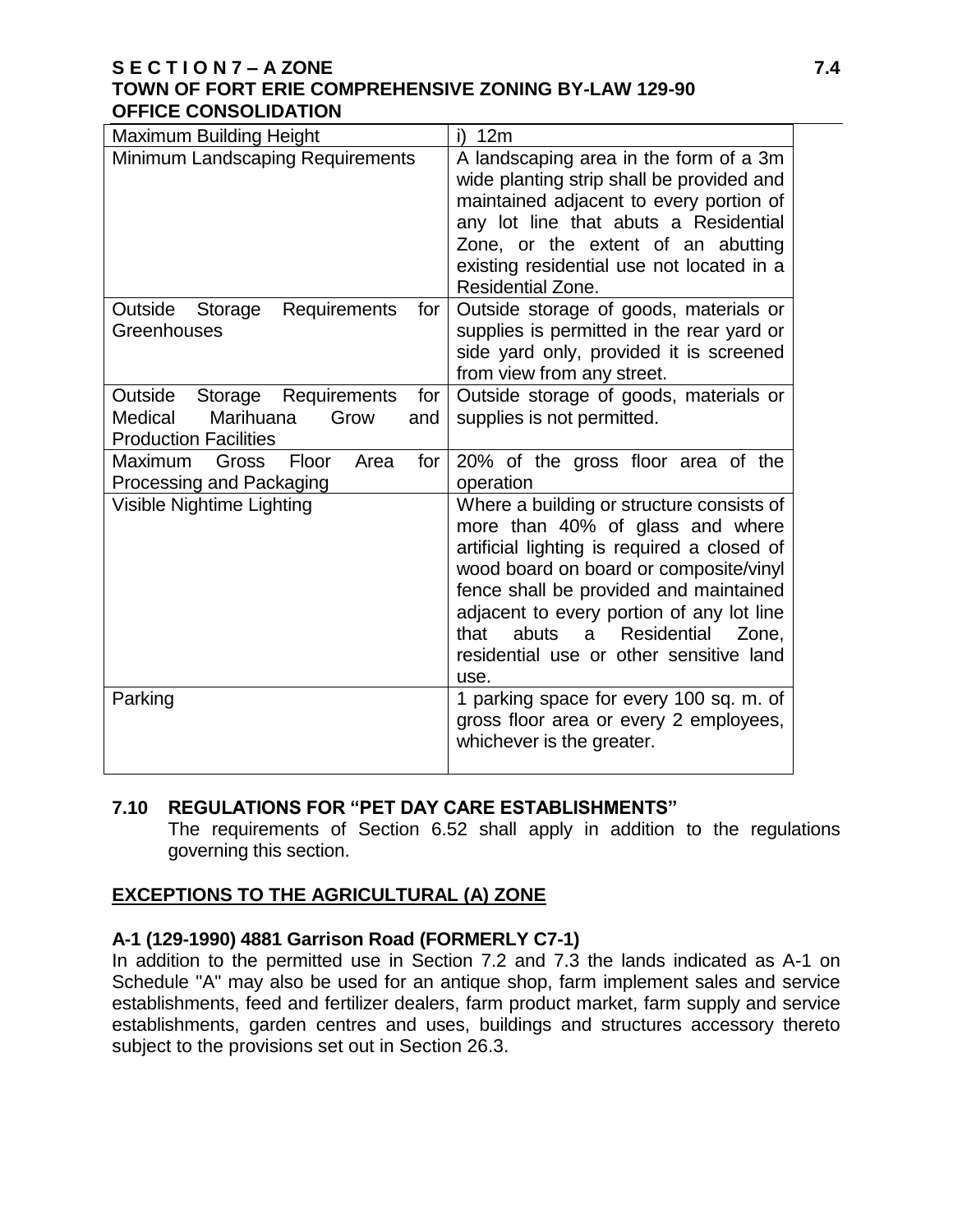#### **S E C T I O N 7 – A ZONE 7.5 TOWN OF FORT ERIE COMPREHENSIVE ZONING BY-LAW 129-90 OFFICE CONSOLIDATION**

#### **A-2 (129-1990) 2909 Point Abino Road**

In addition to the permitted use in Section 7.2 and 7.3 the lands indicated as A-2 on Schedule "A" may also continue to be used for an abattoir and uses, buildings and structures accessory thereto.

#### **A-3 (129-1990) 2137 Stevensville Road (FORMERLY C7-3)**

In addition to the permitted uses in Section 7.2 and 7.3 the lands indicated as A-3 on Schedule "A" may also be used for a gas station, farm implement sales and service establishments, feed and fertilizer dealers, farm product market, farm supply and service establishments, garden centres and uses, buildings and structures accessory thereto subject to the provisions set out in Section 26.3.

#### **A-4 (129-1990) 3272 Bowen Road (FORMERLY C7-4)**

In addition to the permitted uses in Section 7.2 and 7.3 the lands indicated as A-4 on Schedule "A" may also be used for a retail store, farm implement sales and service establishments, feed and fertilizer dealers, farm product market, farm supply and service establishments, garden centres and uses, buildings and structures accessory thereto subject to the provisions set out in Section 26.3.

#### **A-7 (129-1990) 4686 Netherby Road**

In addition to the permitted use in Section 7.2 and 7.3 the lands indicated as A-7 on Schedule "A" may also continue to be used for a restaurant and uses, buildings and structures accessory thereto.

## **A-10 (129-1990) 2152 Garrison Road (FORMERLY C7-10)**

These lands are zoned "Agricultural A-10 Zone" and all of the provisions that relate to the lands zoned "Agricultural A Zone" by this by-law shall apply to those lands zoned "Agricultural A-10 Zone" on Schedule A, except that in addition to the permitted uses set out in Section 7.2 and 7.3 the lands indicated as A-10 may also be used for an antique shop, a flea market, farm implement sales and service establishments, feed and fertilizer dealers, farm product market, farm supply and service establishments, garden centres and uses, buildings and structures accessory thereto subject to the provisions set out in Section 26.3.

## **A7-11 (129-1990) 4831 Sherkston Road (FORMERLY C7-11)**

In addition to the permitted uses in Section 7.2 and 7.3 the lands indicated as A-11 on Schedule "A" may also be used for a gas station and variety store, farm implement sales and service establishments, feed and fertilizer dealers, farm product market, farm supply and service establishments, garden centres and uses, buildings and structures accessory theretosubject to the provisions set out in Section 26.3.

#### **A-12 (129-1990) College Road**

Nothing shall prevent the continuation of existing uses on the lands indicated as A-12 on Schedule 'A', however any expansion or introduction of any new use as permitted by the Agricultural (A) zone shall be subject to review by the Town and Regional Municipality of Niagara due to the sites provincial significance (Sumner Road Woodlot).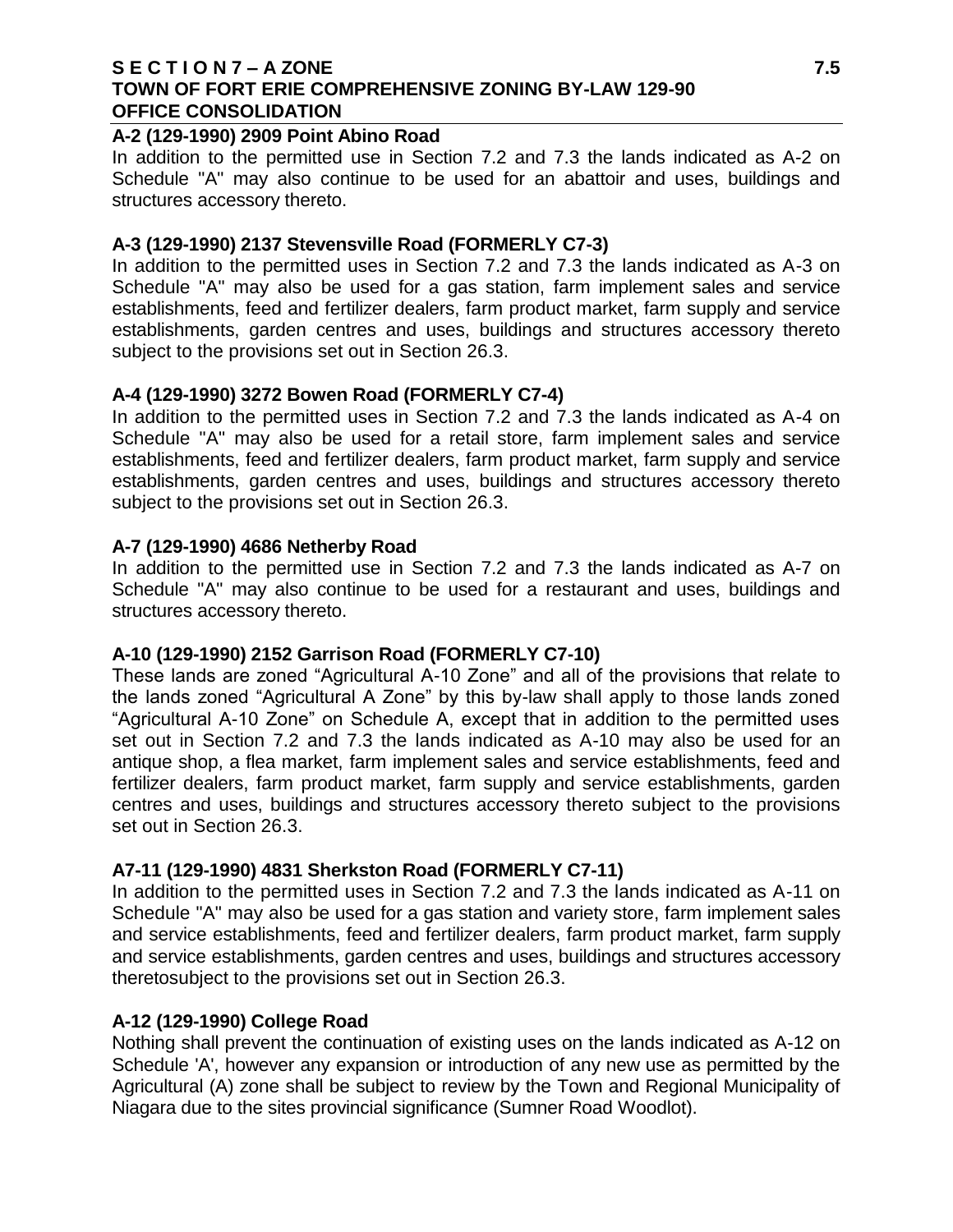#### **S E C T I O N 7 – A ZONE 7.6 TOWN OF FORT ERIE COMPREHENSIVE ZONING BY-LAW 129-90 OFFICE CONSOLIDATION**

#### **A-13 (129-1990) Bridge Street**

Notwithstanding the provisions of the Agricultural (A) Zone to the contrary the use of the lands indicated as A-13 on Schedule 'A' shall be limited to agricultural uses excluding structures for human habitation.

#### **A-14 (129-1990) House Road**

Notwithstanding the provisions of the Agricultural (A) Zone, the use of the lands indicated as A-14 on Schedule 'A' shall have a reduced lot frontage of 365 metres and a minimum lot area of 5.46 ha.

#### **A-15 (4-1991) College Road**

These lands are zoned "Agricultural A-2 Zone" and all of the provisions that relate to lands zoned "Agricultural A Zone" by this by-law shall apply to those lands zoned "Agricultural A-2 Zone" except that:

- (a) notwithstanding the requirements of Subsection 7.4 the minimum lot frontage shall not be less than 54.8 metres, and;
- (b) notwithstanding the requirements of Subsection 7.4 the minimum lot area shall not be less than .4 hectares.

#### **A-17 (129-1990) 2364 Ridgemount Road (FORMERLY C7-17)**

In addition to the permitted uses in Section 7.2 and 7.3 the lands indicated as A-17 on Schedule "A" may also be used for a propane transfer depot,farm implement sales and service establishments, feed and fertilizer dealers, farm product market, farm supply and service establishments, garden centres and uses, buildings and structures accessory theretosubject to the provisions set out in Section 26.3.

#### **A-18 (164-1990) 3270 Bowen Road**

These lands are zoned "Agricultural A-18 Zone" and all of the provisions that relate to lands zoned "Agricultural A Zone" by this by-law shall apply to those lands zoned "Agricultural A-18 Zone" except that notwithstanding the provisions of Subsections 7.4 (a) and (b) the minimum lot frontage shall not be less than 60.96 metres and the minimum lot area shall not be less than .4 hectares.

#### **A-21 (270-1990) 2282 Bertie Street**

These lands are zoned "Agricultural A-21 Zone" and all of the provisions that relate to lands zoned "Agricultural A Zone" by this by-law shall apply to those lands zoned "Agricultural A-21 Zone" except that:

- (a) that notwithstanding the provisions of Subsection 1 7.4 the minimum lot frontage shall not be less than 116.4 metres, and;
- (b) that notwithstanding the provisions of Subsection 7.4 the minimum lot area shall not be less than .54 hectares.

## **A-22 (129-1990) Sumner Road**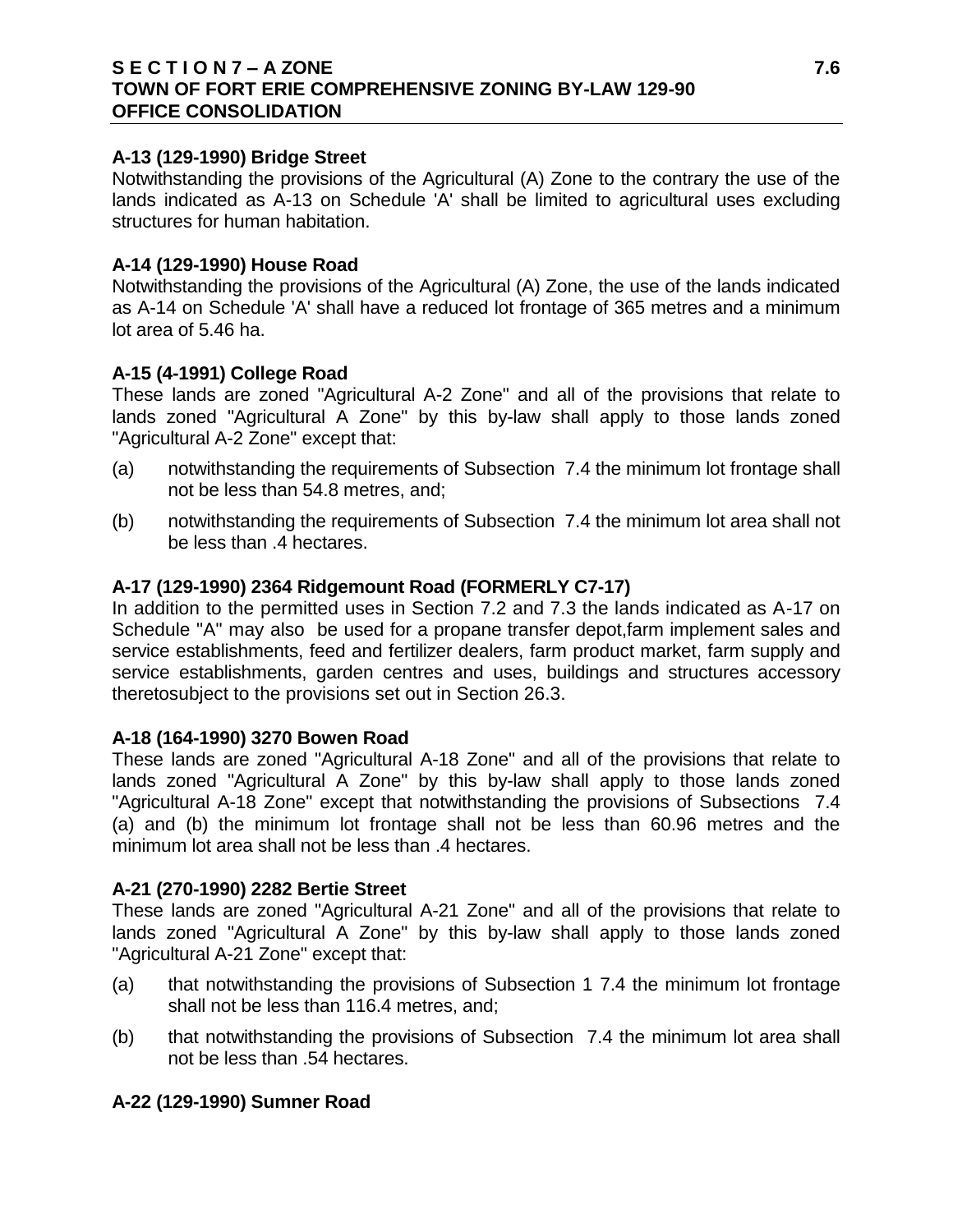#### **S E C T I O N 7 – A ZONE 7.7 TOWN OF FORT ERIE COMPREHENSIVE ZONING BY-LAW 129-90 OFFICE CONSOLIDATION**

Nothing shall prevent the continuation of existing uses on the lands indicated as A-22 on Schedule "A", however, any expansion or introduction of any new uses as permitted by the "Agricultural A Zone" shall be subject to review by the Town and Regional Municipality of Niagara due to the site's provincial significance (Sumner Street Woodlot).

## **A-24 (228-1990) Fox Road**

These lands are zoned "Agricultural A-24 Zone" and all of the provisions that relate to lands zoned "Agricultural A Zone" by this by-law shall apply to those lands zoned "Agricultural A-24 Zone" except that:

- (a) in addition to the permitted uses set out in Subsection 7.2 and 7.3 , a landscaping and lawn maintenance contractor is permitted, and;
- (b) any retail/wholesale sales activities is prohibited on the lands zoned "Agricultural A-24 Zone", and;
- (c) no outside storage of materials, waste materials, finished or unfinished products, equipment or parts shall be placed, kept or allowed to remain except in rear and side yards provided they are screened from view from any street. The screening shall mean a visually impervious fence, wall or landscape berm. In no case shall this screening be less than 2.4 metres in height.

## **A-26 (129-1990) Townline Road**

Nothing shall prevent the continuation of existing uses on the lands indicated as A-26 on Schedule 'A', however any expansion or introduction of any new use as permitted by the Agricultural (A) zone shall be subject to review by the Town and Regional Municipality of Niagara due to the sites provincial significance (Sumner Road Woodlot).

# **A-29 (129-1990) 2025 Eagle Street**

In addition to the permitted use in Section 7.2 and 7.3 the lands indicated as A-29 on Schedule "A" may also continue to be used for a private club and uses, buildings and structures accessory thereto.

# **A-30 (129-1990) Eagle Street**

Nothing shall prevent the continuation of existing uses on the lands indicated as A-30 on Schedule 'A', however any expansion or introduction of any new use as permitted by the Agricultural (A) zone shall be subject to review by the Town and Regional Municipality of Niagara due to the site's provincial significance (Sumner Road Woodlot).

# **A-77 (129-1990) Sunset Drive, west side, south of Bertie Street (FORMERLY C7-77)**

In addition to the permitted uses in Section 7.2 and 7.3 the lands indicated as A-77 on Schedule "A" may also be used for a farm implement sales and service establishments, feed and fertilizer dealers, farm product market, farm supply and service establishments, garden centres and uses, buildings and structures accessory thereto subject to the provisions set out in Section 26.3. In addition, to the permitted used in Section 7.2 and 7.3 the lands indicated as A-77 on Schedule "A" may also be used as a construction trades establishment subject to the following special regulations: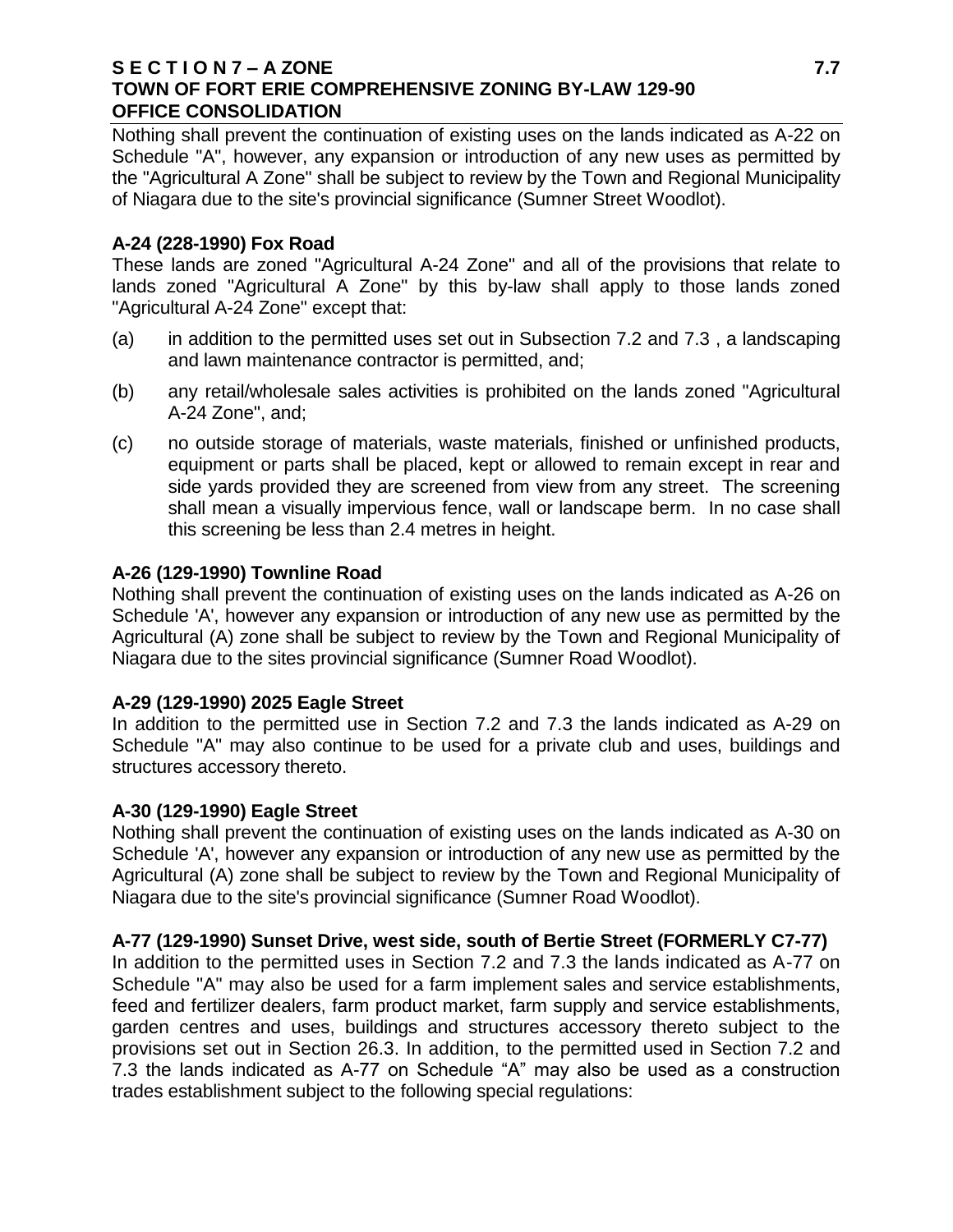## **S E C T I O N 7 – A ZONE 7.8 TOWN OF FORT ERIE COMPREHENSIVE ZONING BY-LAW 129-90 OFFICE CONSOLIDATION**

- (a) Minimum side yard setback shall not be less than 30.48 metres.
- (b) Minimum rear yard setback shall not be less than 15.24 metres.
- (c) Minimum front yard setback shall not be less than 60.96 metres from the property line.
- (d) No outside storage of materials, waste materials, finished or unfinished products, equipment or parts shall be placed, kept or allowed to remain except in rear and side yards provided that they are screened from view from any street. The screening shall mean a visually impervious fence, wall or landscape berm. In no case shall this screening be less than 2.4 metres in height.

#### **A-101 (80-1993) 3594 Netherby Road**

These lands are zoned "Agricultural A-101 Zone" and all of the provisions that relate to lands zoned "Agricultural A Zone" by this by-law shall apply to those lands zoned "Agricultural A-101 Zone" except that:

- (a) that notwithstanding the requirements of Subsection 7.4 the minimum lot frontage shall not be less than 60.96 metres, and;
- (b) that notwithstanding the requirements of Subsection 7.4 the minimum lot area shall not be less than .69 hectares.

#### **A-103 (106-1993) 5032 Gilmore Road**

These lands are zoned "Agricultural A-103 Zone" and all of the provisions that relate to lands zoned "Agricultural A Zone" by this by-law shall apply to those lands zoned "Agricultural A-103 Zone" except that:

- (a) that notwithstanding the requirements of Subsection 7.4 the minimum lot frontage shall not be less than 92.9 metres, and;
- (b) that notwithstanding the requirements of Subsection 7.4 the minimum lot area shall not be less than 2.1 hectares.

#### **A-104 (106-1993) Gilmore Road**

These lands are zoned "Agricultural A-104 Zone" and all of the provisions that relate to lands zoned "Agricultural A Zone" by this by-law shall apply to those lands zoned "Agricultural A-104 Zone" except that:

- (a) that notwithstanding the requirements of Subsection 7.2 and 7.3 Permitted Uses, these lands shall only be used for agricultural uses only excluding any accessory residential use or farm help house, and;
- (b) that notwithstanding the requirements of Subsection 7.4 the minimum lot area shall not be less than 15.1 hectares.

## **A-107 (165-1993) 2233 Eagle Street**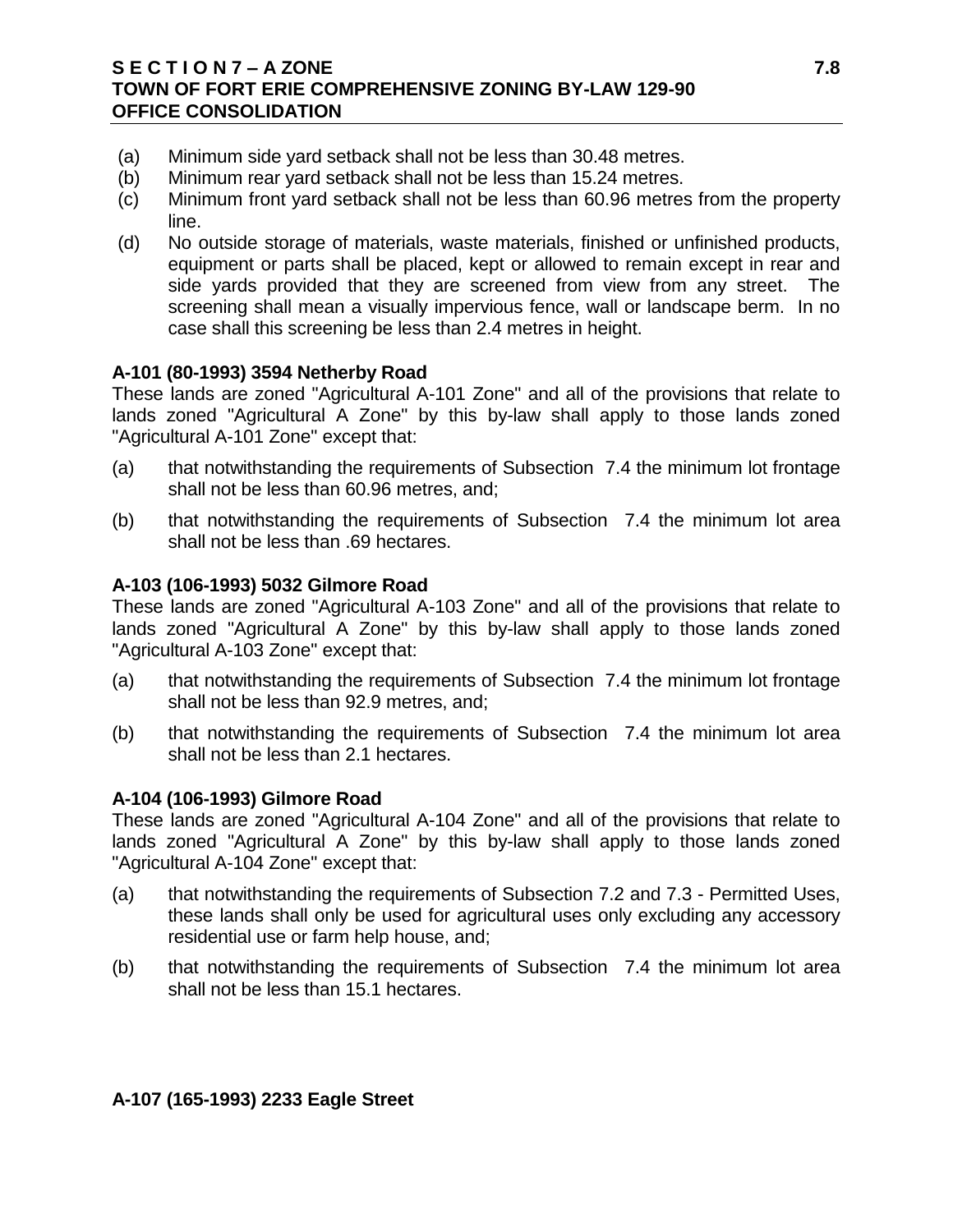### **S E C T I O N 7 – A ZONE 7.9 TOWN OF FORT ERIE COMPREHENSIVE ZONING BY-LAW 129-90 OFFICE CONSOLIDATION**

These lands are zoned "Agricultural A-107 Zone" and all of the provisions that relate to lands zoned "Agricultural A Zone" by this by-law shall apply to those lands zoned "Agricultural A-107 Zone" except that:

- (a) that notwithstanding the permitted uses in Subsection 7.2 and 7.3, nothing shall prevent the continued use of the lands indicated as A-107 on Schedule A for a mobile home park and uses, buildings and structures accessory thereto, and;
- (b) that notwithstanding the requirements of Subsection 7.4 the minimum lot area shall not be less than 13 hectares, and;
- (c) the following special regulations shall apply to the mobile home sites:
	- (i) no mobile home shall be permitted except upon a mobile home site;
	- (ii) the minimum mobile home site area for single width mobile homes shall not be less than 337.5 square metres and the minimum mobile home site area for a double width mobile home shall not be less than 375 square metres;
	- (iii) the minimum mobile home site frontage shall not be less than 12 metres for a single width mobile home and 13.5 metres for a double width mobile home;
	- (iv) each mobile home site shall be accessible by means of a paved driveway at least 4.25 metres in width where the driveway is for one-way traffic or at least 7.5 metres in width where the driveway is for two-way traffic;
	- (v) a minimum of 1.25 parking spaces per mobile home site must be provided within the mobile home park;
	- (vi) the maximum number of mobile home sites shall be 30 sites;
	- (vii) the minimum separation distance between mobile homes shall not be less than 8 metres.

## **A-113 (19-1994) 4540 Bertie Street**

These lands are zoned "Agricultural A-113 Zone" and all of the provisions that relate to lands zoned "Agricultural A Zone" by this by-law shall apply to those lands zoned "Agricultural A-113 Zone" except that:

- (a) that notwithstanding the list of permitted uses set out in Subsection 7.2 and 7.3 Permitted Uses in the Agricultural A Zone, the lands shown as A-113 in Schedule 'A' may only be used for one single detached dwelling and for a timber and tree cutting service and uses, buildings and structures accessory thereto, and;
- (b) that notwithstanding the requirements of Subsection 7.4 the minimum lot frontage shall not be less than 91 metres, and;
- (c) that notwithstanding the requirements of Subsection 7.4 the minimum lot area shall not be less than 1.1 hectares.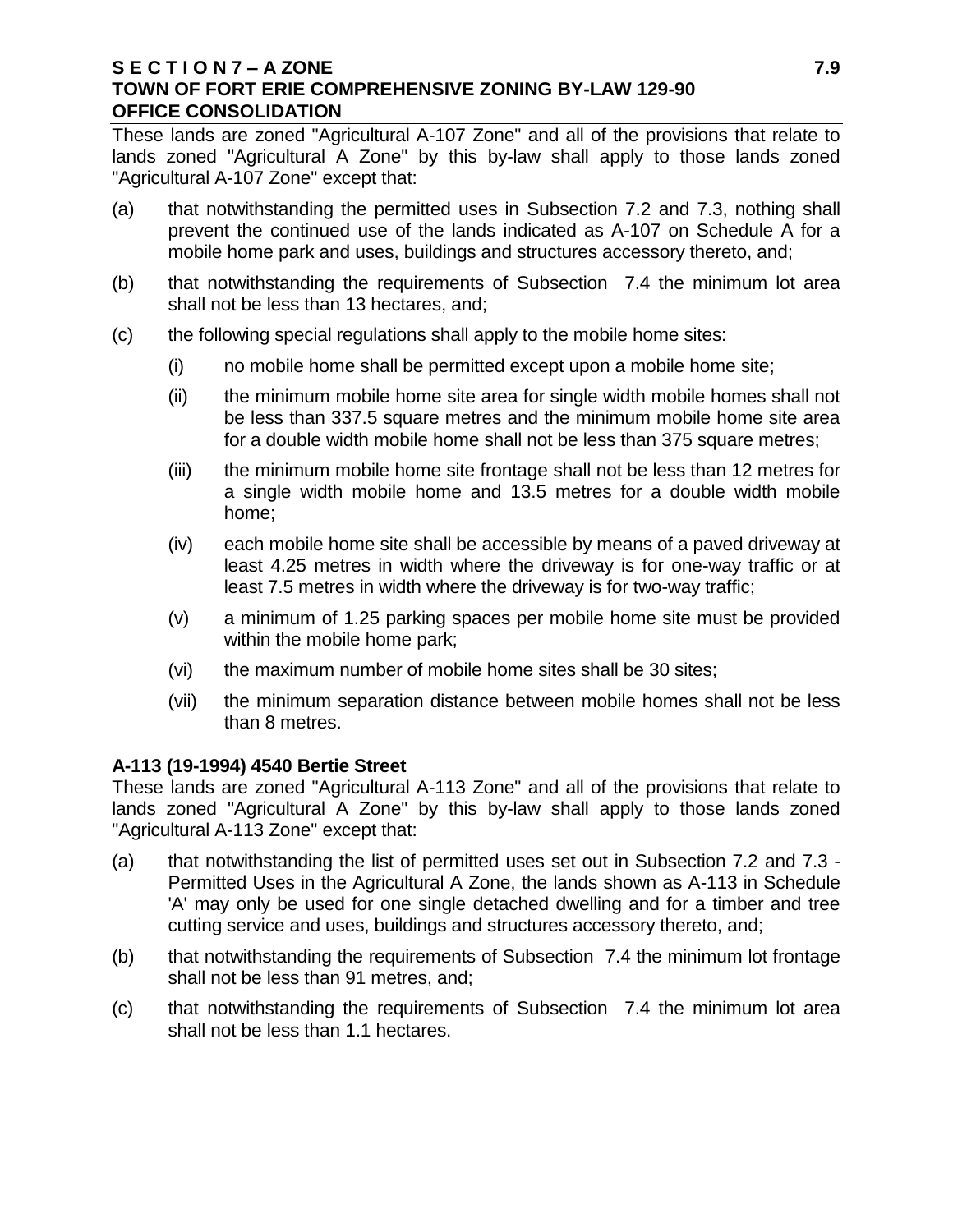#### **S E C T I O N 7 – A ZONE 7.10 TOWN OF FORT ERIE COMPREHENSIVE ZONING BY-LAW 129-90 OFFICE CONSOLIDATION**

### **A-120 (140-1994) 4773 Michener Road**

These lands are zoned "Agricultural A-120 Zone" and all of the provisions that relate to lands zoned "Agricultural A Zone" by this by-law shall apply to those lands zoned "Agricultural A-120 Zone" except that:

- (a) that notwithstanding the requirements of Subsection 7.4the minimum lot frontage shall not be less than 186.4 metres;
- (b) that notwithstanding the requirements of Subsection 7.4the minimum lot area shall not be less than 2.79 hectares.

## **A-128 (15-1995) Gilmore Road @ Burger Road**

These lands are zoned "Agricultural A-128 Zone" and all of the provisions that relate to lands zoned "Agricultural A Zone" by this by-law shall apply to those lands zoned "Agricultural A-128 Zone" except that:

- (a) that notwithstanding the requirements of Subsection 7.4the minimum lot frontage shall not be less than 70.7 metres, and;
- (b) that notwithstanding the requirements of Subsection 7.4 the minimum lot area shall not be less than .93 hectares.

#### **A-164 (209-1996) 3178 Stevensville Road**

These lands are zoned "Agricultural A-164 Zone" and all of the provisions that relate to lands zoned "Agricultural A Zone" by this by-law shall apply to those lands zoned "Agricultural A-164 Zone" except that:

(a) that notwithstanding the requirements of Subsection 7.4 the minimum lot area shall not be less than 10.56 hectares.

## **A-165 (210-1996) Ridge Road North, south of Farm Road**

These lands are zoned "Agricultural A-165 Zone" and all of the provisions that relate to lands zoned "Agricultural A Zone" by this by-law shall apply to those lands zoned "Agricultural A-165 Zone" except that:

- (a) that notwithstanding the requirements of Subsection 7.4 the minimum lot frontage shall not be less than 65.84 metres, and;
- (b) that notwithstanding the requirements of Subsection 7.4 the minimum lot area shall not be less than 4.53 hectares.

## **A-167 (228-1996) 602 Point Abino Road North**

These lands are zoned "Agricultural A-167 Zone" and all of the provisions that relate to lands zoned "Agricultural A Zone" by this by-law shall apply to those lands zoned "Agricultural A-167 Zone" except that:

(a) that notwithstanding the requirements of Subsection 7.4 the minimum lot frontage shall not be less than 91.4 metres, and;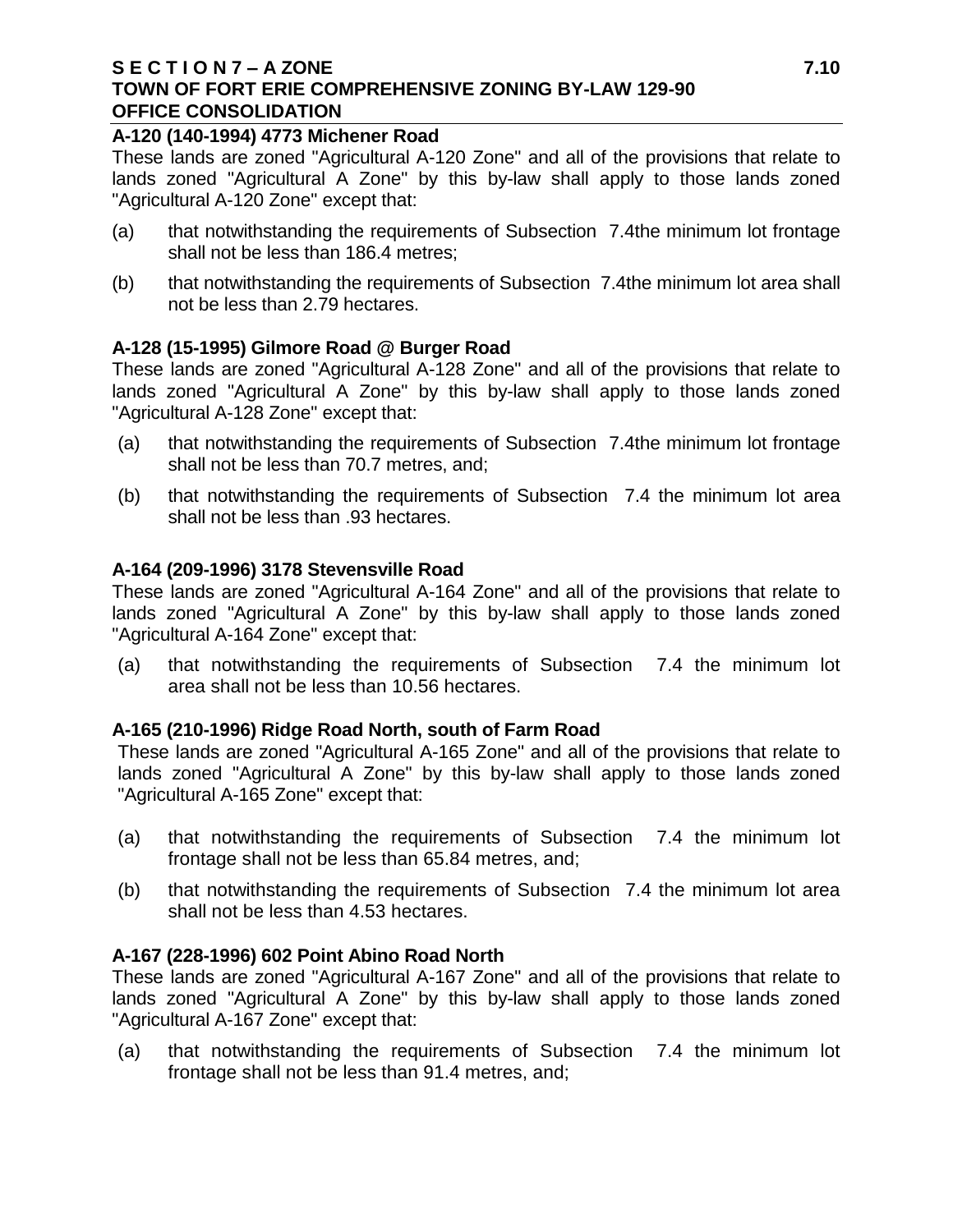### **S E C T I O N 7 – A ZONE 7.11 TOWN OF FORT ERIE COMPREHENSIVE ZONING BY-LAW 129-90 OFFICE CONSOLIDATION**

(b) that notwithstanding the requirements of Subsection 7.4, the minimum lot area shall not be less than .8 hectares.

# **A-170 (48-1997) 5051 Garrison Road (FORMERLY C7-170)**

These lands are zoned "Agricultural A-170 Zone" and all of the provisions that relate to lands zoned "Agricultural A Zone" by this by-law shall apply to those lands zoned "Agricultural A-170 Zone" on Schedule A except that in addition to the permitted uses set out in Subsection 7.2 and 7.3, these lands may also be used for a motor vehicle sales and repair establishment,farm implement sales and service establishments, feed and fertilizer dealers, farm product market, farm supply and service establishments, garden centres and uses, buildings and structures accessory thereto subject to the provisions set out in Section 26.3.

## **A-171 (48-1997) 2251 Burger Road**

These lands are zoned "Agricultural A-171 Zone" and all of the provisions that relate to lands zoned "Agricultural A Zone" by this by-law shall apply to those lands zoned "Agricultural A-171 Zone" except that:

- a) in addition to the permitted uses set out in Subsection 7.2, these lands may also be used for an excavating contractors establishment;
- b) notwithstanding the requirements of Subsection 7.4 the following requirements shall apply to the existing workshop:
	- (i) the minimum front yard setback shall not be less than 60.96 metres;
	- (ii) the minimum side yard setback shall not be less than 30.48 metres;
	- (iii) the minimum rear yard setback shall not be less than 15.24 metres;

No outside storage of materials, waste materials, finished or unfinished products, equipment or parts shall be placed, kept or allowed to remain except in the rear and side yards, provided they are screened from view from any street. The screening shall mean a visually impervious fence, wall or landscaped berm and in no case shall this screening be less than 2.4 metre in height.

## **A-175 (H) (69-1997) –Deleted by By-law 159-08**

## **A-178 (96-1997) Netherby Road, east of Sodom Road**

These lands are zoned "Agricultural A-178 Zone" and all of the provisions that relate to lands zoned "Agricultural A Zone" by this by-law shall apply to those lands zoned "Agricultural A-178 Zone" except that:

a) that notwithstanding the requirements of Subsection 7.4 , the minimum lot area shall not be less than 3.56 hectares.

## **A-179 (48-1997) 3400 Netherby Road**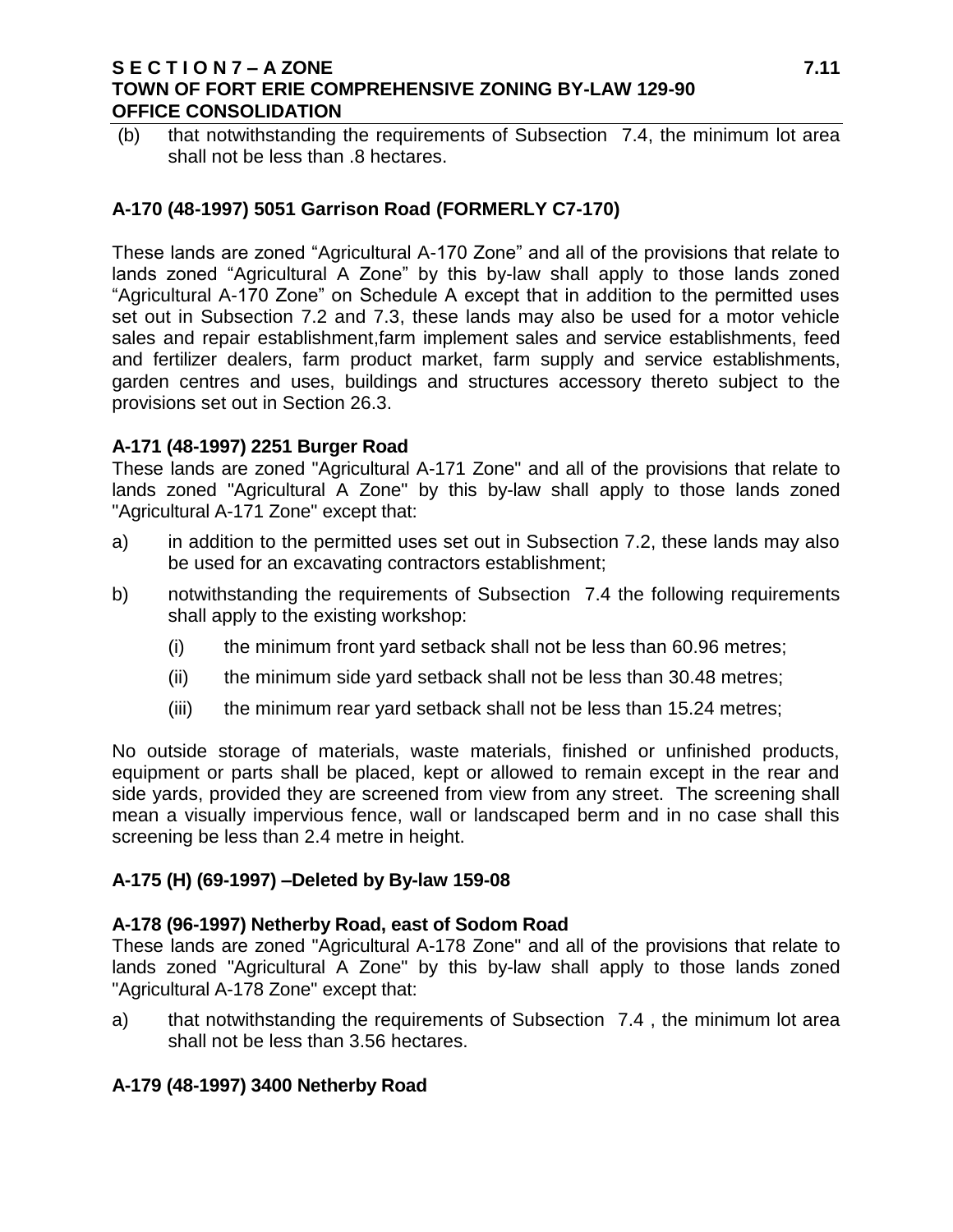### **S E C T I O N 7 – A ZONE 7.12 TOWN OF FORT ERIE COMPREHENSIVE ZONING BY-LAW 129-90 OFFICE CONSOLIDATION**

These lands are zoned "Agricultural A-179 Zone" and all of the provisions that relate to lands zoned "Agricultural A Zone" by this by-law shall apply to those lands zoned "Agricultural A-179 Zone" except that:

- (a) that notwithstanding the requirements of Subsection 7.2 and 7.3 to the contrary, the use of the lands shall be limited to agricultural uses only excluding any structures for human habitation;
- b) that notwithstanding the requirements of Subsection 7.4 , the minimum lot area shall not be less than 10.52 hectares.

## **A-179 (48-1997) 3400 Netherby Road**

These lands are zoned "Agricultural A-179 Zone" and all of the provisions that relate to lands zoned "Agricultural A Zone" by this by-law shall apply to those lands zoned "Agricultural A-179 Zone" except that:

- a) that notwithstanding the requirements of Subsection 7.2 and 7.3 to the contrary, the use of the lands shall be limited to agricultural uses only excluding any structures for human habitation;
- b) that notwithstanding the requirements of Subsection 7.4, the minimum lot area shall not be less than 10.52 hectares.

# **A-184 (165-1997) 2781 STEVENSVILLE ROAD (DELETED BY BY-LAW 06-07)**

These lands are zoned "Agricultural A-184 Zone" and all of the provisions that relate to lands zoned "Agricultural A Zone" by this by-law shall apply to those lands zoned "Agricultural A-184 Zone" except that:

- a) in addition to the permitted uses set out in Subsection 7.2 (Permitted Uses), these lands may also be used as a nature preserve/learning centre and conservation area including sculpture park, amphitheatre, trailways, walkways, botanical gardens, bogs and wetland area;
- b) the maximum floor area for the amphitheatre shall not be greater than 1,000 square metres, and;
- c) any buildings or structures constructed in association with the nature preserve/learning centre, conservation area, sculpture park, amphitheatre, botanical gardens shall be constructed in accordance with the regulations set out in Subsection 7.4 for agricultural buildings and structures.

## **A-190 (2-1998) Garrison Road, west of Cherry Hill Boulevard**

These lands are zoned "Agricultural A-190 Zone" and all of the provisions that relate to lands zoned "Agricultural A Zone" by this by-law shall apply to those lands zoned "Agricultural A-190 Zone" except that:

(a) that notwithstanding the requirements of Subsection 7.4 the minimum lot frontage shall not be less than 178.5 metres, and;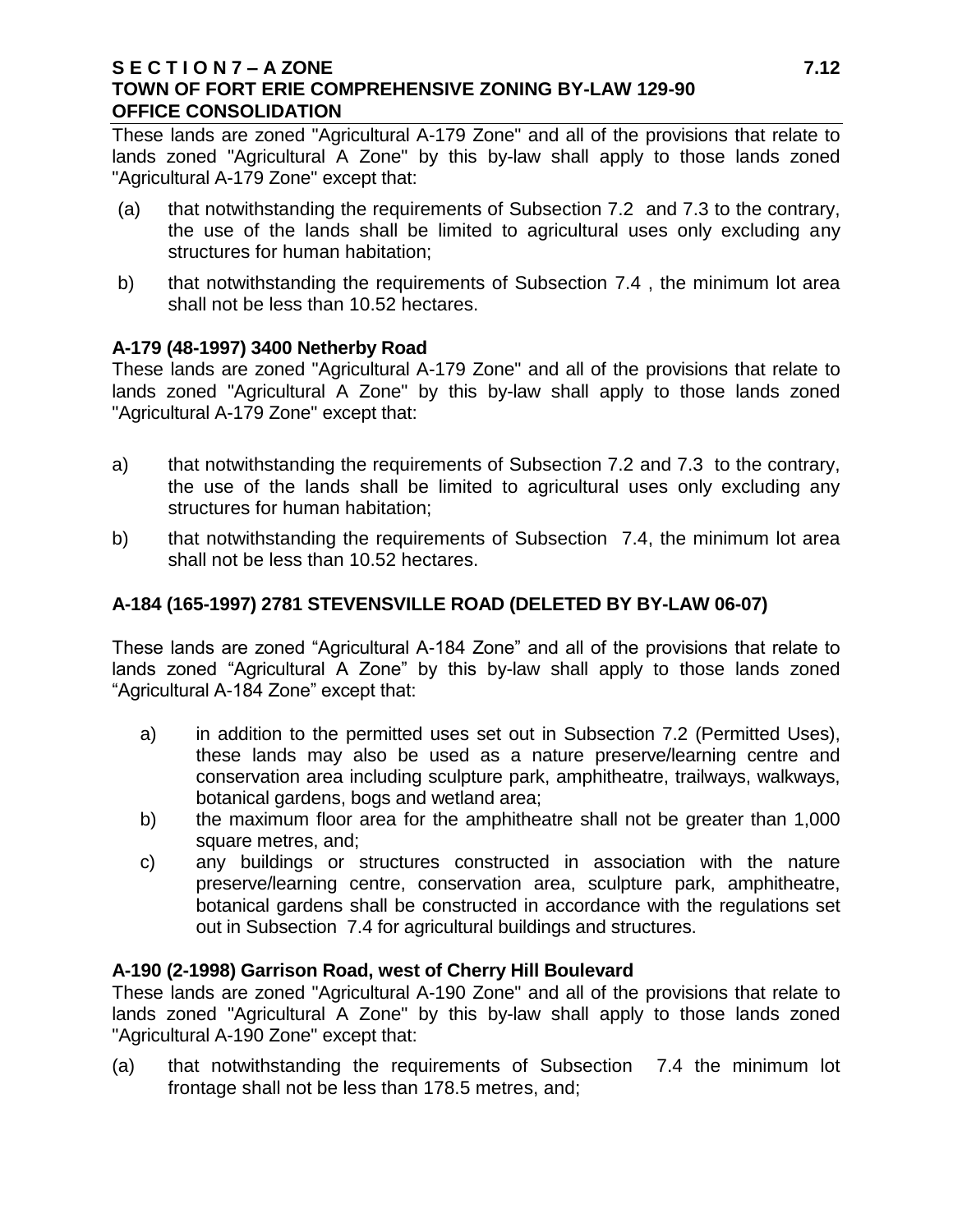### **S E C T I O N 7 – A ZONE 7.13 TOWN OF FORT ERIE COMPREHENSIVE ZONING BY-LAW 129-90 OFFICE CONSOLIDATION**

(b) that notwithstanding the requirements of Subsection 7.4 the minimum lot area shall not be less than 2.76 hectares.

### **A-199 (111-1998) Point Abino Road, north of Michener Road**

These lands are zoned "Agricultural A-199 Zone" and all of the provisions that relate to lands zoned "Agricultural A Zone" by this by-law shall apply to those lands zoned "Agricultural A-199 Zone" except that:

- (a) that notwithstanding the requirements of Subsection 7.4the minimum lot frontage shall not be less than 76.2 metres;
- (b) that notwithstanding the requirements of Subsection 7.4the minimum lot area shall not be less than .6313 hectares.

#### **A-200 (111-1998) Point Abino Road North, north of Michener Road**

These lands are zoned "Agricultural A-200 Zone" and all of the provisions that relate to lands zoned "Agricultural A Zone" by this by-law shall apply to those lands zoned "Agricultural A-200 Zone" except that:

(a) that notwithstanding the requirements of Subsection 7.4the minimum lot area shall not be less than 12.3182 hectares.

#### **A-202 (147-1998) 328 Point Abino Road South**

These lands are zoned "Agricultural A-202 Zone" and all of the provisions that relate to lands zoned "Agricultural A Zone" by this by-law shall apply to those lands zoned "Agricultural A-202 Zone" except that:

- (a) that notwithstanding the requirements of Subsection 7.4 the minimum lot frontage shall not be less than 117.3 metres, and;
- (b) that notwithstanding the requirements of Subsection 7.4 the minimum lot area shall not be less than 2.54 hectares.

#### **A-207 (4-1999) Netherby Road, east of Snyder Street**

These lands are zoned "Agricultural A-207 Zone" and all of the provisions that relate to lands zoned "Agricultural A Zone" by this by-law shall apply to those lands zoned "Agricultural A-207 Zone" except that:

- (a) that notwithstanding the requirements of Subsection 7.2(a) and 7.3 Permitted Uses, these lands may be used for one single detached dwelling and uses, buildings and structures accessory thereto and a home occupation;
- (b) that notwithstanding the requirements of Subsection 7.4the minimum lot frontage shall not be less than 40 metres;
- (c) that notwithstanding the requirements of Subsection 7.4the minimum lot area shall not be less than 1.14 hectares.

## **A-220 (8-2000) House Road @ Bowen Road**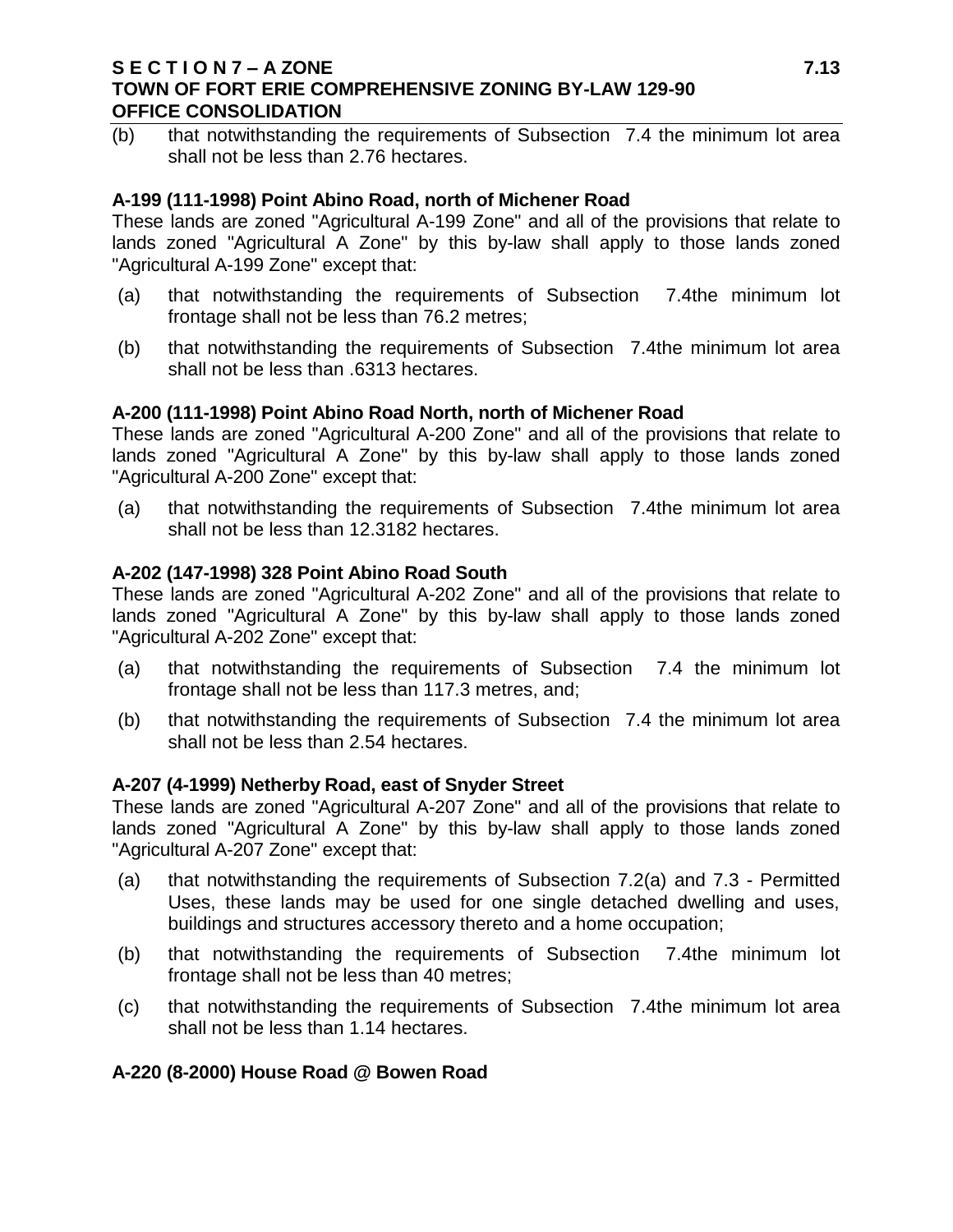### **S E C T I O N 7 – A ZONE 7.14 TOWN OF FORT ERIE COMPREHENSIVE ZONING BY-LAW 129-90 OFFICE CONSOLIDATION**

These lands are zoned "Agricultural A-220 Zone" and all of the provisions that relate to lands zoned "Agricultural A Zone" by this by-law shall apply to those lands zoned "Agricultural A-220 Zone" except that:

- (a) that notwithstanding the requirements of Subsection 7.4the minimum lot frontage shall not be less than 67 metres, and;
- (b) that notwithstanding the requirements of Subsection 7.4the minimum lot area shall not be less than 1 hectare.

## **A-238 (86-2001) Point Abino Road, south of Garrison Road**

These lands are zoned "Agricultural Holding A-238 Zone" permitting the lands to be used for one single detached dwelling and agricultural uses including an equine breeding operation on a parcel having a minimum lot area of 11.7 hectares.

## **A-239 (86-2001) 4649 Garrison Road**

These lands are zoned "Agricultural A-239 Zone" and all of the provisions that relate to lands zoned "Agricultural A Zone" by this by-law shall apply to those lands zoned "Agricultural A-239 Zone" except that notwithstanding the requirements of Subsection 7.4the minimum lot area shall not be less than 10.9 hectares.

## **A-257 (129-90) 1025 Gorham Road (RELOCATED FROM C7-257)**

In addition to the uses permitted in Section 7.2 and 7.3, the lands indicated as A-257 on Schedule "A" may also be used for a restaurant, farm implement sales and service establishments, feed and fertilizer dealers, farm product market, farm supply and service establishments, garden centres and uses, buildings and structures accessory thereto subject to the provisions set out in Section 26.3.

## **A-278 (129-90) 4787 Michener Road**

Nothing shall prevent the continued use of the lands indicated as A-278 on Schedule "A" for a three-unit apartment building and uses, buildings and structures accessory thereto.

## **A-288 (129-90) Winger Road Compost Facility**

In addition to the permitted use in Section 7.2 and 7.3 the lands indicated as A-288 on Schedule "A" may also continue to be used for a compost facility operated by the Regional Municipality of Niagara, and uses, buildings and structures accessory thereto.

## **A-290 (129-90) Curtis Road N/S, west of Laur Road**

Notwithstanding the provisions of the Agricultural (A) Zone to the contrary the use of the lands indicated as A-290 on Schedule 'A' shall be limited to agricultural uses excluding structures for human habitation.

## **A-308 (135-2002) 3977 Garrison Road, east of Cauthard Road**

These lands are zoned "Agricultural A-308 Zone" and all of the provisions that relate to lands zoned "Agricultural A Zone" by this By-law shall apply to those lands zoned "Agricultural A-308 Zone" except that notwithstanding the provisions of Subsection 7.4, the lot area for these lands shall not be less than 2.23 hectares.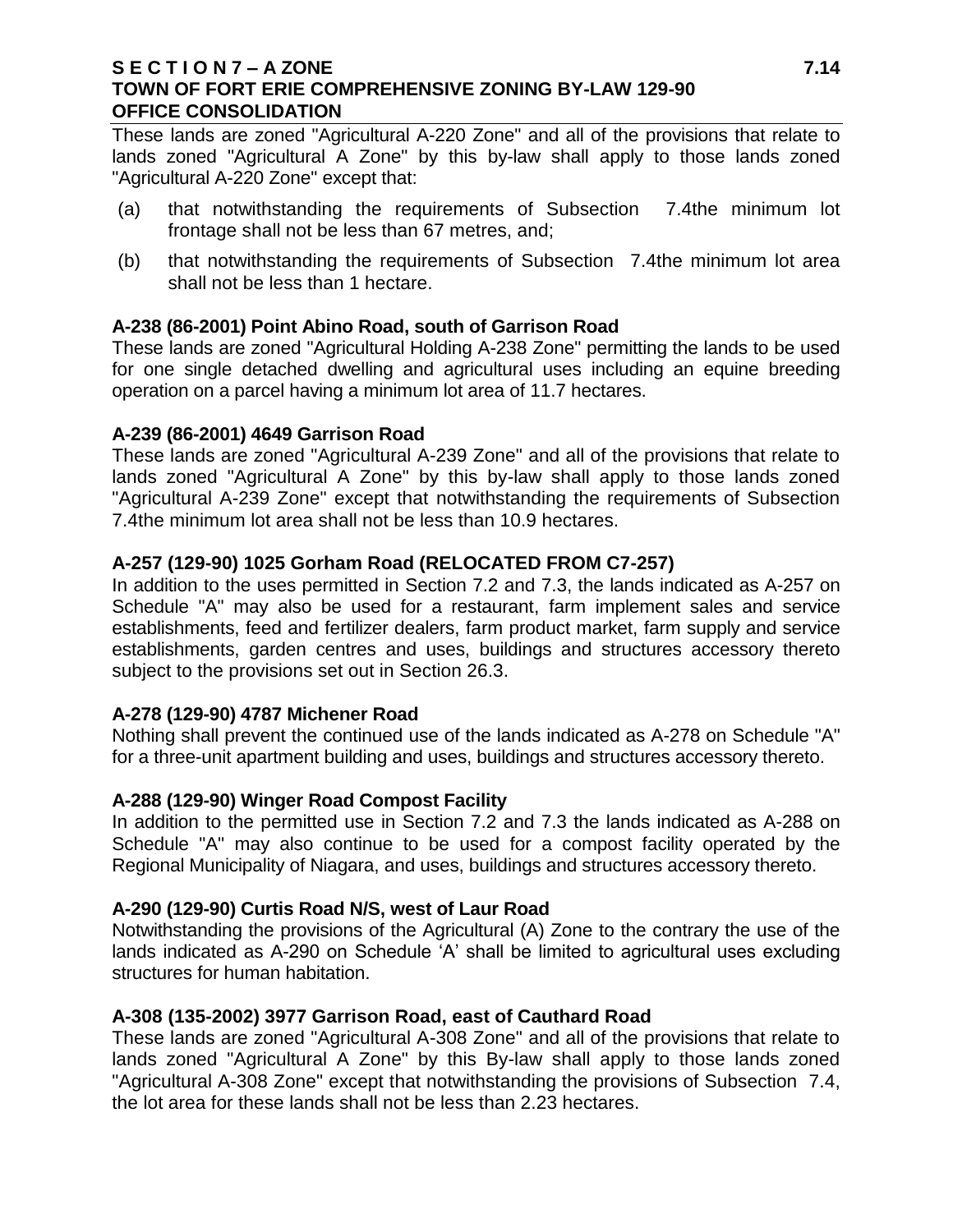### **S E C T I O N 7 – A ZONE 7.15 TOWN OF FORT ERIE COMPREHENSIVE ZONING BY-LAW 129-90 OFFICE CONSOLIDATION**

# **A-313 (24-2003) 3590-3600 Garrison Road (FORMERLY C7-313)**

These lands are zoned "Agricultural A-313 Zone" and all of the provisions that relate to lands zoned "Agricultural A Zone" shall apply to those lands zoned "Agricultural A-313 Zone", except:

- (a) That notwithstanding the requirements of Subsection 7.2 and 7.3 the lands may also be used for retail stores and business offices, farm implement sales and service establishments, feed and fertilizer dealers, farm product market, farm supply and service establishments, garden centres subject to the provisions set out in Section 26.3, and;
- (b) That notwithstanding the requirements of Subsection 7.2 and 7.3 two existing single detached dwellings shall be permitted subject to the yard provisions of Section 7.4.

## **A-319 (13-04) Nigh Road NS, east of Point Abino Road**

These lands are zoned Agricultural A-319 and all of the provisions of By-law 129-90 as amended that relate to lands zoned Agricultural A Zone by this by-law shall apply to those lands zoned Agricultural A-319 Zone on Schedule A, except that notwithstanding the requirements of Subsection 7.2 and 7.3 – Permitted Uses, the lands shall be used for agricultural purposes only excluding any residential dwelling or farm help house.

## **A-320 (13-04) 4444 Nigh Road, east of Point Abino Road**

These lands are zoned Agricultural A-320 and all of the provisions of By-law 129-90 as amended that relate to lands zoned Agricultural A Zone by this by-law shall apply to those lands zoned Agricultural A-320 Zone on Schedule A, except that notwithstanding the requirements of Subsection 7.4 – Minimum Lot Area and Minimum Lot Frontage, the minimum lot area shall not be less than 4.3 hectares and the minimum lot frontage shall not be less than 151.8 metres.

# **A-326 (By-law 163-04) Bertie Road NS, at Stevensville Road (FORMERLY ER-326)**

These lands are zoned Agricultural A-326 Zone, and all of the provisions of By-law 129- 90 as amended that relate to lands zoned Agricultural A Zone by this by-law shall apply to those lands zoned Agricultural A-326 Zone on the attached Schedule A subject to the following special provisions:

a) Notwithstanding the requirements of Subsection 7.4 – Minimum Lot Frontage, the minimum lot frontage shall not be less than 39.6 metres.

# **A-327 (By-law 163-04) Bertie Road NS, at Stevensville Road (FORMERLY ER-327)**

These lands are zoned Agricultural A-327 Zone, and all of the provisions of By-law 129- 90 as amended that relate to lands zoned Agricultural A Zone by this by-law shall apply to those lands zoned Agricultural A-327 Zone on the attached Schedule A subject to the following special provisions: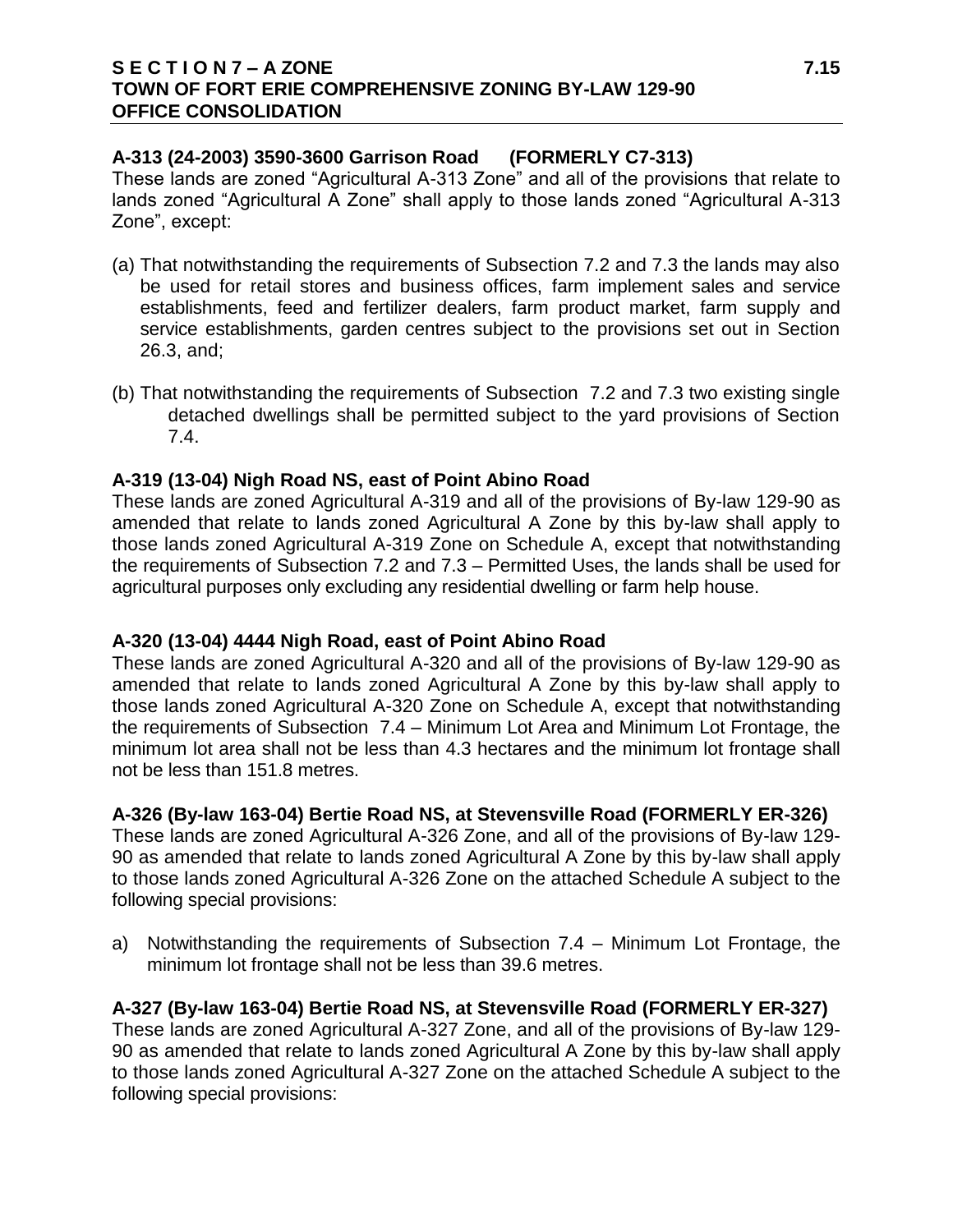## **S E C T I O N 7 – A ZONE 7.16 TOWN OF FORT ERIE COMPREHENSIVE ZONING BY-LAW 129-90 OFFICE CONSOLIDATION**

- a) Notwithstanding the requirements of Subsection 7.2 and 7.3 Permitted Uses, the existing accessory structure on part 2 shall be permitted to remain on the property prior to the construction of a dwelling on the property and;
- b) Notwithstanding the requirements of Subsection 7.4 Minimum Lot Frontage, the minimum lot frontage shall not be less than 42.3 metres measured along the Bertie Street road frontage, and;
- c) Notwithstanding the requirements of Subsection 7.4 Minimum Floor Area shall not be less than 110 square metres.

## **A-330 (5-05) 3120 Black Creek Trail, south of Townline Road**

These lands are zoned Agricultural A-330 Zone, and all of the provisions of By-law 129- 90 as amended that relate to lands zoned Agricultural A Zone by this by-law shall apply to those lands zoned Agricultural A Zone subject to the following special provisions:

(a) Notwithstanding the requirements of Subsection  $7.4$  – Minimum Lot Frontage, the minimum lot frontage shall not be less than 30.7 metres; and

(b) Notwithstanding the requirements of Subsection 7.4 - Minimum Lot Area, the minimum lot area shall not be less than 0.526 hectares.

# **A-339- 5348 SHERKSTON ROAD (FORMERLY I-339)**

These lands are zoned Agricultural A-339 Zone, and all of the provisions of By-law 129- 90 as amended that relate to lands zoned Agricultural A Zone by this by-law shall apply to those lands zoned Agricultural A-339 Zone on the attached Schedule A subject to the following special provisions:

- a) Notwithstanding the list of permitted uses set out in Subsection 7.2 and 7.3 "Permitted Uses", the lands shown as A-339 on Schedule A may also be used for a church and a cemetery.
- b) Notwithstanding the requirements of Subsection 7.4 Minimum Lot Area, the minimum lot area shall not be less than 1.99 hectares.
- c) Notwithstanding the requirements of Subsection 7.4- Minimum Lot Frontage, the minimum lot frontage shall not be less than 182.30 metres.

## **A-340-5384 SHERKSTON ROAD**

These lands are zoned Agricultural A-340 Zone, and all of the provisions of By-law 129-90 as amended that relate to lands zoned Agricultural A Zone by this by-law shall apply to those lands zoned Agricultural A-340 Zone on the attached Schedule A subject to the following special provisions: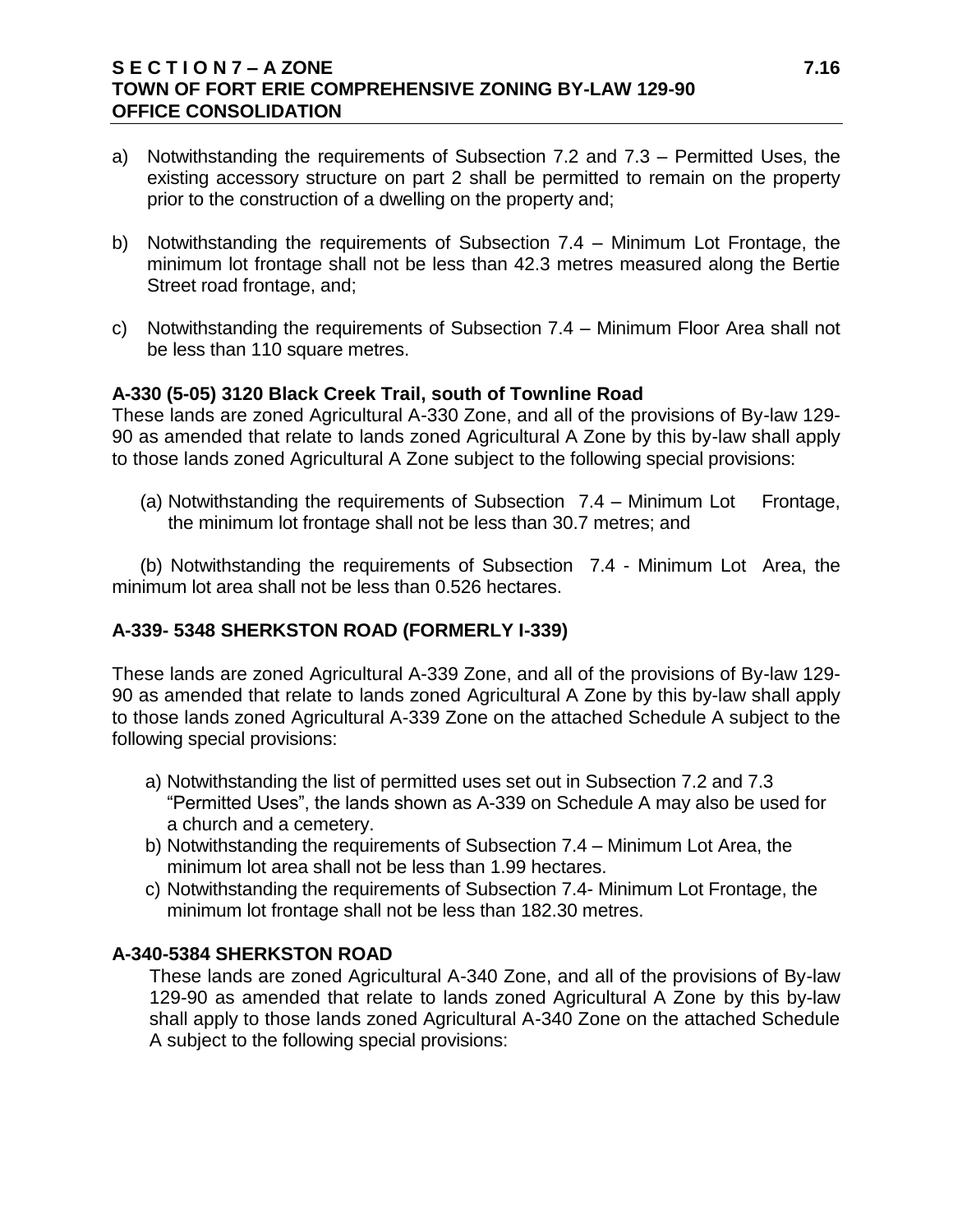## **S E C T I O N 7 – A ZONE 7.17 TOWN OF FORT ERIE COMPREHENSIVE ZONING BY-LAW 129-90 OFFICE CONSOLIDATION**

- a) Notwithstanding the list of permitted uses set out in Subsection 7.2 "Permitted Uses", the lands shown as A-340 on Schedule A may only be used for an existing single detached dwelling and accessory uses, buildings and structures.
- b) Notwithstanding the requirements of Subsection 7.4 –Minimum Lot Area, the minimum lot area shall not be less than 0.56 hectares.
- c) Notwithstanding the requirements of Subsection 7.4-Minimum Lot Frontage, the minimum lot frontage shall not be less than 71.3 metres.

## **A-342 (164-05) 4777 Bowen Road and N/E Corner of Point Abino Road and Sherk Road**

These lands are zoned Agricultural A-342 Zone, and all of the provisions of By-law 129- 90 as amended that relate to lands zoned Agricultural A Zone by this by-law shall apply to those lands zoned Agricultural A-342 Zone on the attached Schedule A subject to the following special provisions:

- (a) Notwithstanding the list of permitted uses set out in Section 7.2 and 7.3 "Permitted Uses", the lands shown as A-342 on Schedule A may only be used for a television transmitter facility and associated buildings and equipment.
- (b) Notwithstanding the requirements of Subsection 7.4, the minimum lot area shall not be less than 2.07 hectares
- (c) Notwithstanding the requirements of Subsection 7.4, the minimum lot frontage shall not be less than 160.1 metres.

# **A-343 (164-05) 4777 Bowen Road and N/E Corner of Point Abino Road and Sherk Road**

These lands are zoned Agricultural A-343 Zone, and all of the provisions of By-law 129- 90 as amended that relate to lands zoned Agricultural A Zone by this by-law shall apply to those lands zoned Agricultural A-343 Zone on the attached Schedule A subject to the following special provisions:

- (a) Notwithstanding the requirements of Subsection 7.4, the minimum lot area shall not be less than 13.5 hectares
- (b) Notwithstanding the requirements of Subsection 7.4, the minimum lot frontage shall not be less than 125.9 metres.

# **A-380 (199-07) 4621 Michener Road, east of Point Abino Road South**

These lands are zoned Agricultural A-380 and all of the provisions of By-law 129-90 as amended that relate to lands zoned Agricultural A Zone by this by-law shall apply to those lands zoned Agricultural A-380 Zone on Schedule A, except that notwithstanding the requirements of Subsection 7.4 – Minimum Lot Area, the minimum lot area shall not be less than 7.5 hectares.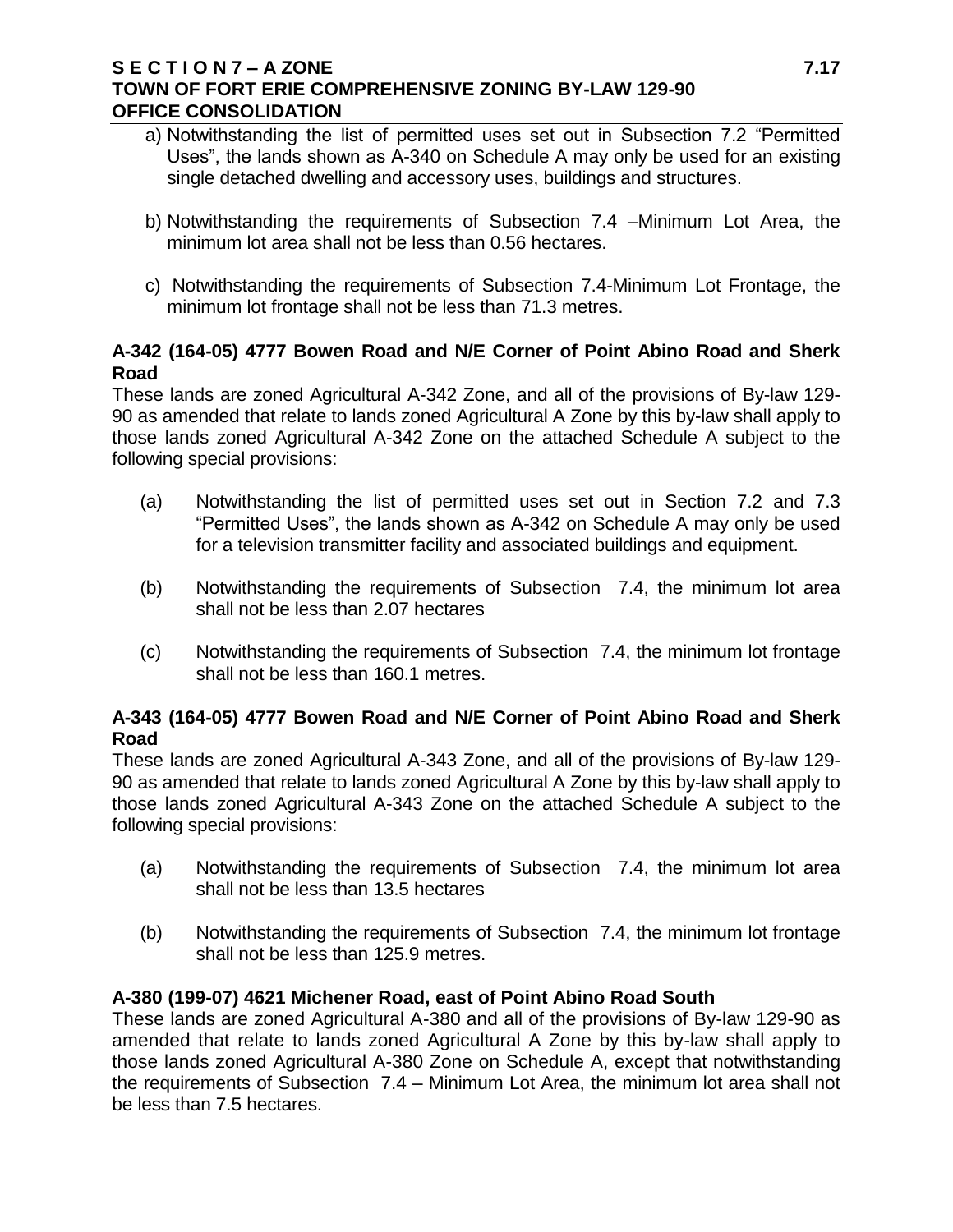## **A-381 (199-07) South side of Michener Road, east of Point Abino Road South**

These lands shall only be used for the conservation of plant and wildlife.

## **A-386 (06-08) 4638 College Road**

These lands are zoned Agricultural A-386 Zone and all of the provisions of Bylaw 129-90 as amended that relate to lands general Agricultural A Zone by this bylaw shall apply to these lands zoned Agricultural A-386 Zone on the attached Schedule A subject to the following additional provisions:

a) Notwithstanding the provisions in subsection 6.52 (c) the outdoor dog run shall not be closer than 79 metres to the nearest adjacent residential dwelling unit.

## **A-398 (142-08) 2650 Sider Road**

These lands are zoned Agricultural A-398 Zone, and all of the provisions of By-law 129- 90 as amended that relate to lands zoned Agricultural A Zone by this by-law shall apply to those lands zoned Agricultural A-398 Zone on the attached Schedule A subject to the following special provisions:

(a) Notwithstanding the requirements of Section 7.4, the minimum lot area shall not be less than 3.713 hectares.

# **A-399 (142-08) 2650 Sider Road**

These lands are zoned Agricultural A-399 Zone, and all of the provisions of By-law 129- 90 as amended that relate to lands zoned Agricultural A Zone by this by-law shall apply to those lands zoned Agricultural A-399 Zone on the attached Schedule A subject to the following special provisions:

a) Notwithstanding the requirements of Subsection 7.2 and 7.3 to the contrary, the use of the lands shall be limited to agricultural uses excluding any structures for human habitation.

## **A-401 (159-08) 1856 Ott Road**

These lands are zoned Agricultural A-401 Zone, and all of the provisions of By-law 129- 90 as amended that relate to lands zoned Agricultural A Zone by this by-law shall apply to those lands zoned Agricultural A-401 Zone on the attached Schedule A subject to the following special provisions:

(a) Notwithstanding the requirements of Section 7.4, the minimum interior side yard setback for existing agricultural buildings and structures shall not be less than 17.25 metres.

## **A-402 (159-08) 1856 Ott Road**

These lands are zoned Agricultural A-402 Zone, and all of the provisions of By-law 129- 90 as amended that relate to lands zoned Agricultural A Zone by this by-law shall apply to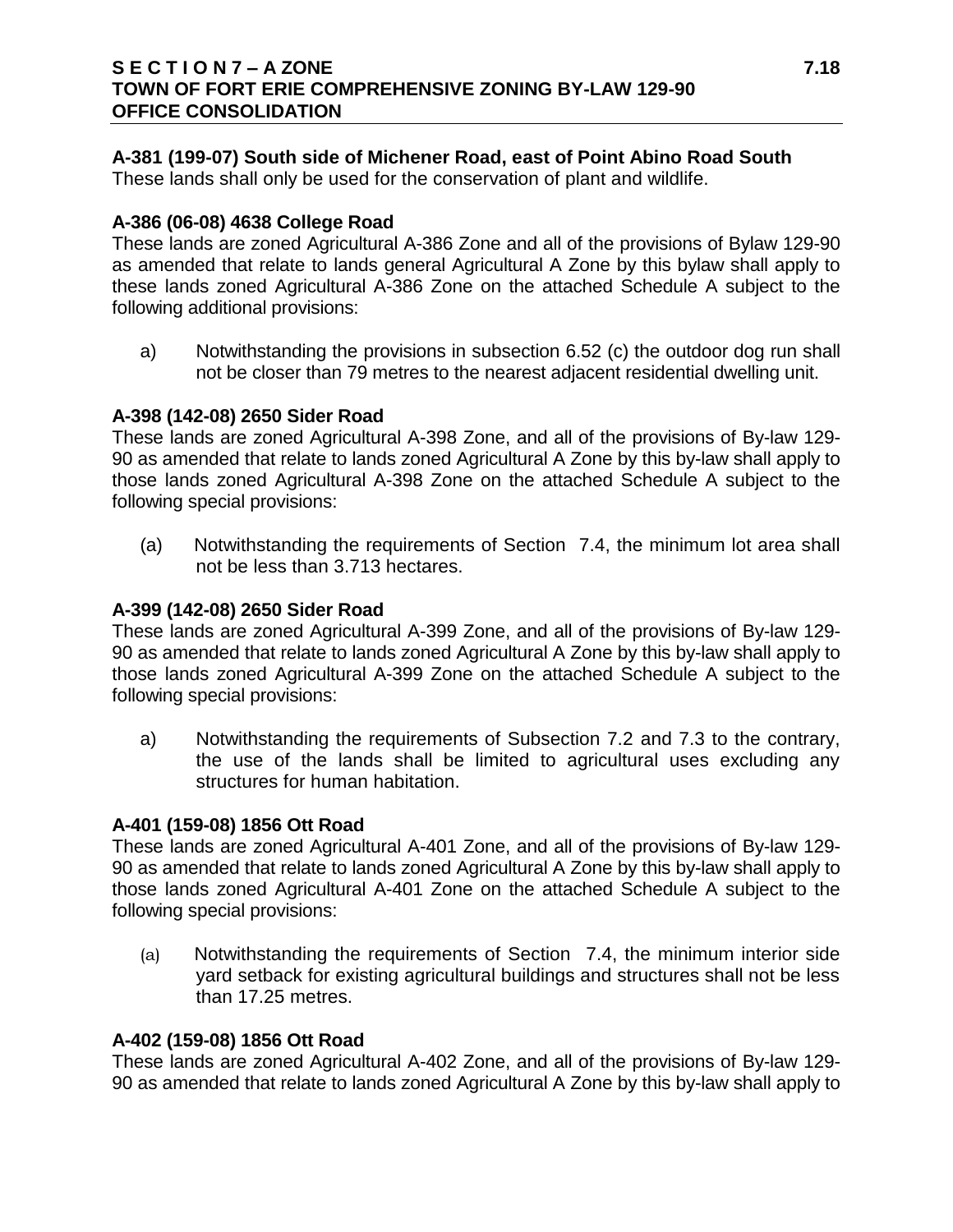## **S E C T I O N 7 – A ZONE 7.19 TOWN OF FORT ERIE COMPREHENSIVE ZONING BY-LAW 129-90 OFFICE CONSOLIDATION**

those lands zoned Agricultural A-402 Zone on the attached Schedule A subject to the following special provisions:

- (a) Notwithstanding the requirements of Subsection 7.4, the minimum lot area shall not be less than 0.516 hectares.
- (b) Notwithstanding the requirements of Subsection 7.4, the minimum lot frontage shall not be less than 56.84 metres.
- (c) Notwithstanding the requirements of Section 6.17, the Minimum Distance Separation shall not be less than 134 metres.

#### **A-403 (159-08) 1856 Ott Road**

These lands are zoned Agricultural A-403 Zone, and all of the provisions of By-law 129- 90 as amended that relate to lands zoned Agricultural A Zone by this by-law shall apply to those lands zoned Agricultural A-403 Zone on the attached Schedule A subject to the following special provisions:

- a) Notwithstanding the requirements of Subsection 7.2 and 7.3 (Permitted Uses), these lands may only be used for a construction trades establishment/contractor's yard and uses buildings and structures accessory thereto;
- b) Notwithstanding the requirements of Subsection 7.4, the minimum lot area shall not be less than 2.42 hectares;
- c) Notwithstanding the requirements of Subsection 7.4, the minimum lot frontage shall not be less than 102.6 metres.
- d) Notwithstanding the requirements of Subsection 7.4, the minimum northerly interior side yard setback shall not be less than 19.92 metres and the southerly interior side yard setback shall not be less than 60 metres.
- e) Notwithstanding the requirements of Subsection 7.4, the minimum rear yard setback shall not be less than 15.22 metres;
- f) Notwithstanding the requirements of Subsection 7.4, the minimum front yard setback shall be 44.09 metres.
- g) That no outside storage of materials, waste materials, finished or unfinished products, equipment or parts shall be placed, kept or allowed to remain except in the rear and side yards provided they are screened from view from any street: the screening shall mean a visually impervious fence, wall and/or landscaped berm and in no case shall this screening be less than 3.3 metres in height.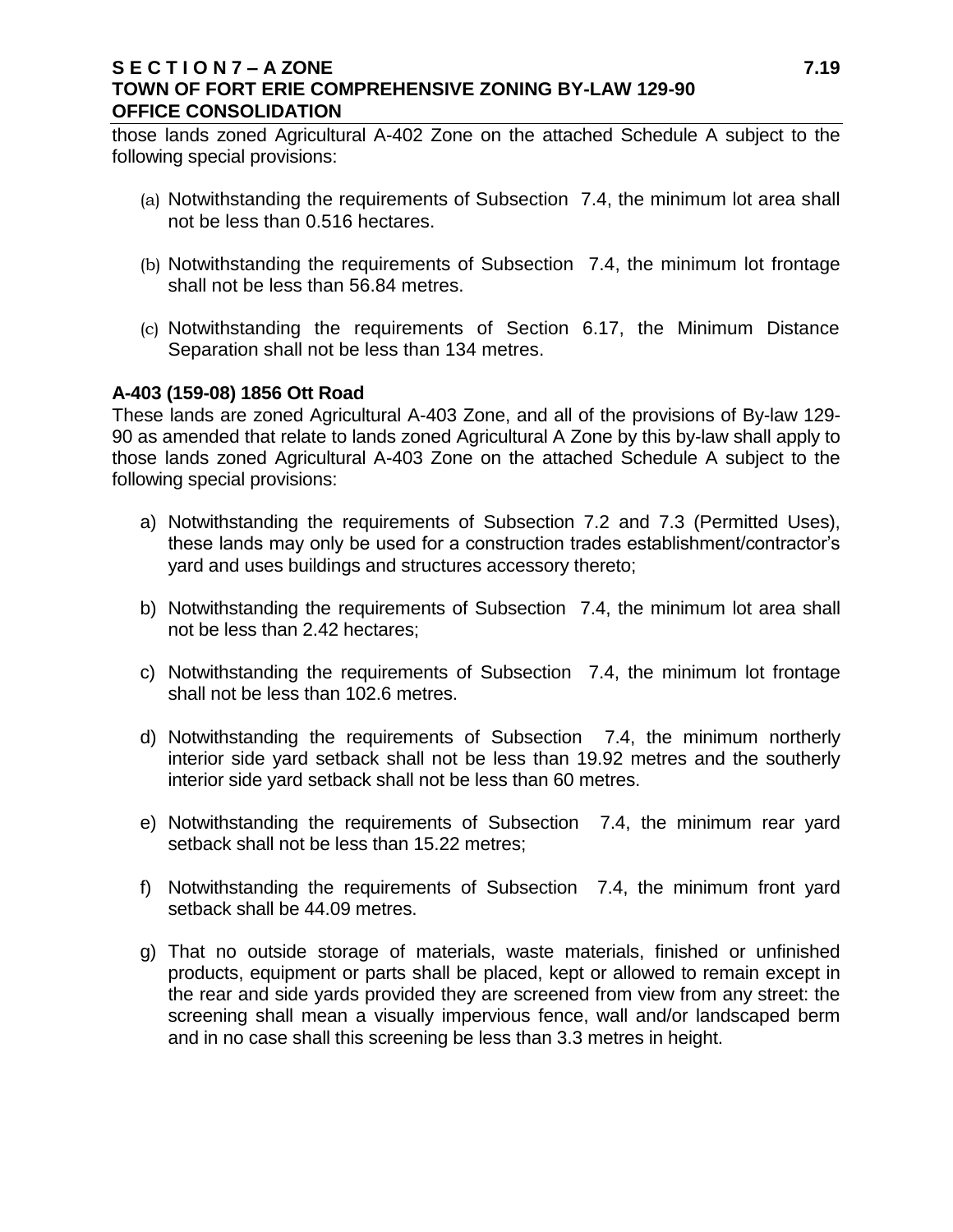### **S E C T I O N 7 – A ZONE 7.20 TOWN OF FORT ERIE COMPREHENSIVE ZONING BY-LAW 129-90 OFFICE CONSOLIDATION**

#### **A-404 (159-08) 1856 Ott Road**

These lands are zoned Agricultural A-404 Zone, and all of the provisions of By-law 129- 90 as amended that relate to lands zoned Agricultural A Zone by this by-law shall apply to those lands zoned Agricultural A-404 Zone on the attached Schedule A subject to the following special provisions:

a) Notwithstanding the requirements of Subsection 7.4, the minimum lot area shall not be less than 0.7 hectares.

b) Notwithstanding the requirements of Subsection 7.4, the minimum lot frontage shall not be less than 59.16 metres.

#### **A-415 (148-09) 1499 House Road**

These lands are zoned Agricultural A-415 Zone, and all of the provisions of By-law 129- 90 as amended that relate to lands zoned Agricultural A Zone by this by-law shall apply to those lands zoned Agricultural A-415 Zone on the attached Schedule A subject to the following special provisions:

- a) Notwithstanding the requirements of Section 7.4, the minimum lot area shall not be less than 1.40 hectares.
- b) Notwithstanding the requirements of Section 7.4, the minimum lot frontage shall not be less than 89.16 metres.

## **A-416 (148-09) 1499 House Road**

These lands are zoned Agricultural A-416 Zone, and all of the provisions of By-law 129- 90 as amended that relate to lands zoned Agricultural A Zone by this by-law shall apply to those lands zoned Agricultural A-416 Zone on the attached Schedule A subject to the following special provisions:

a) Notwithstanding the requirements of Subsection 7.2 and 7.3 to the contrary, the use of the lands shall be limited to agricultural uses only excluding any structures for human habitation.

## **A-439(H) (106-10) OMB ORDER PL100362, SOUTH WEST CORNER OF BOWEN ROAD AND SUNSET DRIVE**

These lands are zoned Agricultural Holding A-439(H) Zone and all of the provisions that relate to lands zoned "Agricultural A Zone" by this by-law shall apply to those lands zoned "Agricultural Holding A-439 (H) Zone" except that:

a) Notwithstanding the requirements of Subsection 7.2- Permitted Uses, these lands may also be used for a grassed Vehicle parking, shower and washroom facilities and stormwater management facilities associated with a Motorsports Speedway Complex;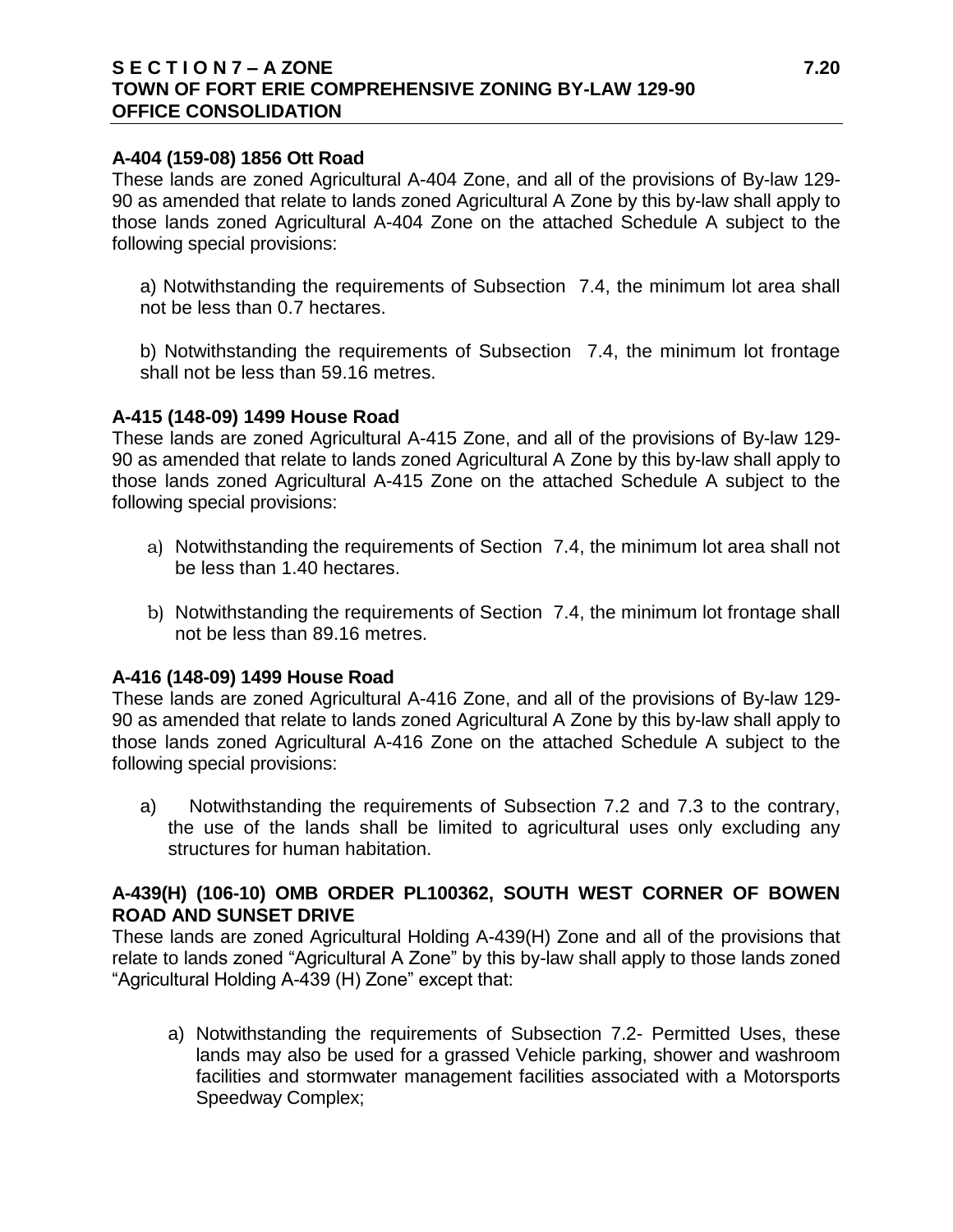- b) Regulations for uses associated with a Motorsports Speedway Complex:
	- i) Minimum Landscape/Planting Strip -10 metre wide strip adjacent to any property line or any street line.
	- ii) Minimum 30 metre Buffer Area setback from a Provincially Significant Wetland and Critical Fish Habitat except abutting a Right of Way or as determined by the Niagara Peninsula Conservation Authority.
- c) Pursuant to Section 36(1) of the *Planning Act* the "H" Holding Symbol shall be removed upon the approval and execution of the Site Plan Agreement, pursuant to Section 41 of the Planning Act, by the Town of Fort Erie for the subject lands and upon substantial completion of the structure frame of the Grandstand confirmed by the engineer engaged for general review and the owner shall have acquired title to the following lands:
	- 1. PIN: 64239-0308 (LT) Pt.Lot 9 Con 6 Niagara River, Bertie Pts 1 & 2 59R13376;Fort Erie municipally known as 2154 Laur Road, ON
	- 2. PIN 64238-0052 municipally known as 2242 Gilmore Road, Ridgeway, ON
	- 3. PIN 64238-0072 municipally known as 1640 Sunset Drive, Fort Erie, ON.

## **A-440(H) (106-10) OMB ORDER PL100362, SOUTH WEST CORNER OF BOWEN ROAD AND SUNSET DRIVE**

These lands are zoned Agricultural Holding A-440(H) Zone and all of the provisions that relate to lands zoned "Agricultural A Zone" by this by-law shall apply to those lands zoned "Agricultural Holding A-440 (H) Zone" except that:

- a) Notwithstanding the requirements of Subsection 7.2 -Permitted Uses, these lands may also be used for a grassed Vehicle parking and stormwater management facilities associated with a Motorsports Speedway Complex;
- b) Uses associated with the Motorsports Speedway Complex shall be subject to the following regulations:
	- i. Minimum 30 metre Buffer Area setback from a Provincially Significant Wetland and Critical Fish Habitat except abutting a Right of Way or as determined by the Niagara Peninsula Conservation Authority.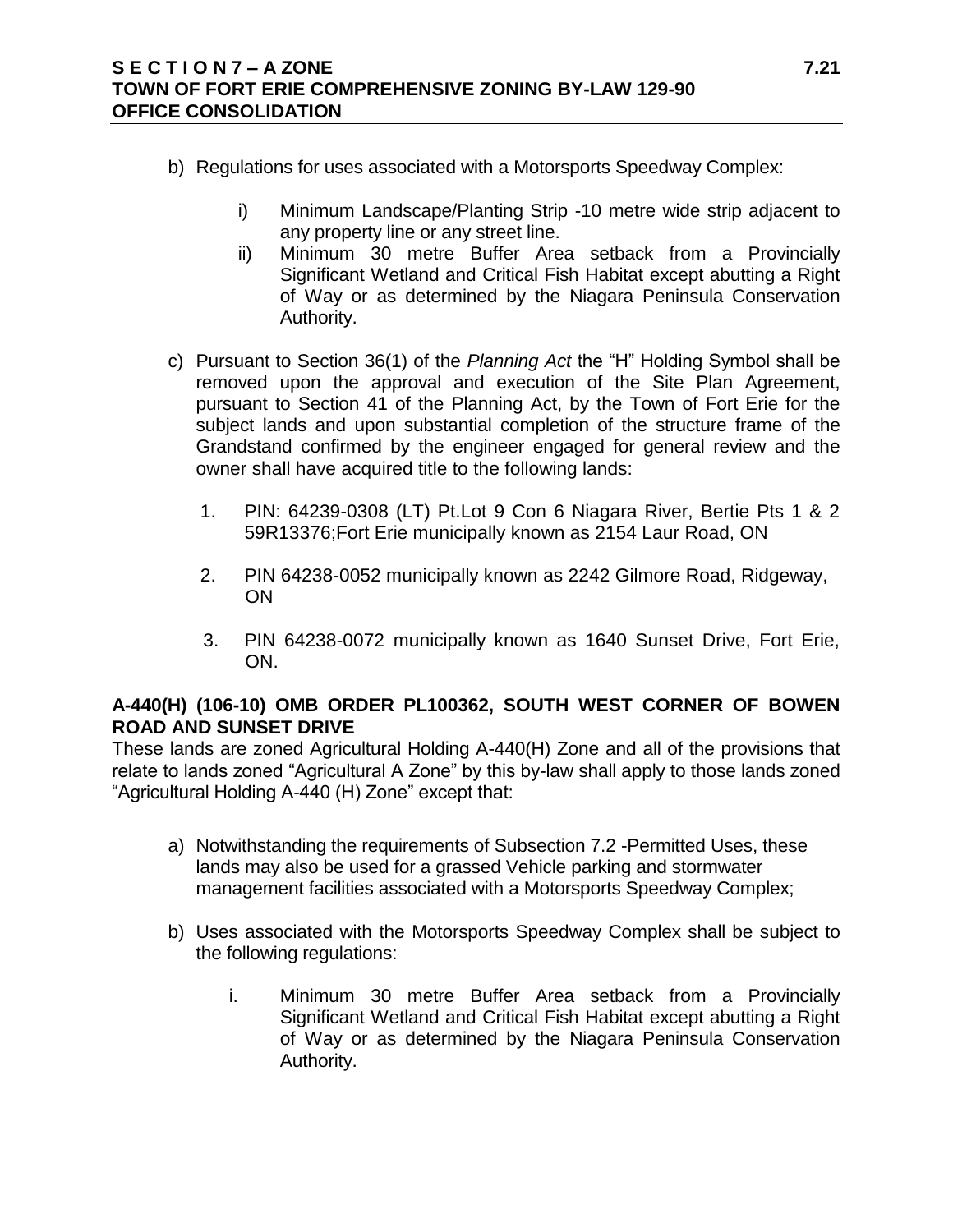#### **S E C T I O N 7 – A ZONE 7.22 TOWN OF FORT ERIE COMPREHENSIVE ZONING BY-LAW 129-90 OFFICE CONSOLIDATION**

- ii. Minimum Landscape/Planting Strip -10 metre wide strip adjacent to any property line or any street line.
- c) Pursuant to Section 36(1) of the *Planning Act* the "H" Holding Symbol shall be removed upon the approval and execution of the Site Plan Agreement, pursuant to Section 41 of the Planning Act, by the Town of Fort Erie for the subject lands and upon substantial completion of the structure frame of the Grandstand confirmed by the engineer engaged for general review and the owner shall have acquired title to the following lands:
	- 1. PIN: 64239-0308 (LT) Pt.Lot 9 Con 6 Niagara River, Bertie Pts 1 & 2 59R13376; Fort Erie municipally known as 2154 Laur Road, ON
	- 2. PIN 64238-0052 municipally known as 2242 Gilmore Road, Ridgeway, ON
	- 3. PIN 64238-0072 municipally known as 1640 Sunset Drive, Fort Erie, ON

## **A-441 (H) (106-10) OMB ORDER PL100362, SOUTH WEST CORNER OF BOWEN ROAD AND SUNSET DRIVE**

These lands are zoned Agricultural Holding A-441(H) Zone and all of the provisions that relate to lands zoned "Agricultural A Zone" by this by-law shall apply to those lands zoned "Agricultural Holding A-441 (H) Zone" except that:

- a) Notwithstanding the requirements of Subsection 7.2 -Permitted Uses, these lands may also be used for a grassed Vehicle parking, a Camp and stormwater management facilities associated with a Motorsports Speedway Complex.
- b) Uses associated with a Motorsports Speedway Complex shall be subject to the following regulations:
	- i. Minimum 15 metre Buffer Area setback from Non- Provincially Significant Wetlands and Significant Woodlands except abutting a Right of Way or as determined by the Niagara Peninsula Conservation Authority.
	- ii. Minimum Landscape/Planting Strip -10 metre wide strip adjacent to any property line or any street line.
- c) Pursuant to Section 36(1) of the *Planning Act* the "H" Holding Symbol shall be removed upon the approval and execution of the Site Plan Agreement, pursuant to Section 41 of the Planning Act, by the Town of Fort Erie for the subject lands and upon substantial completion of the structure frame of the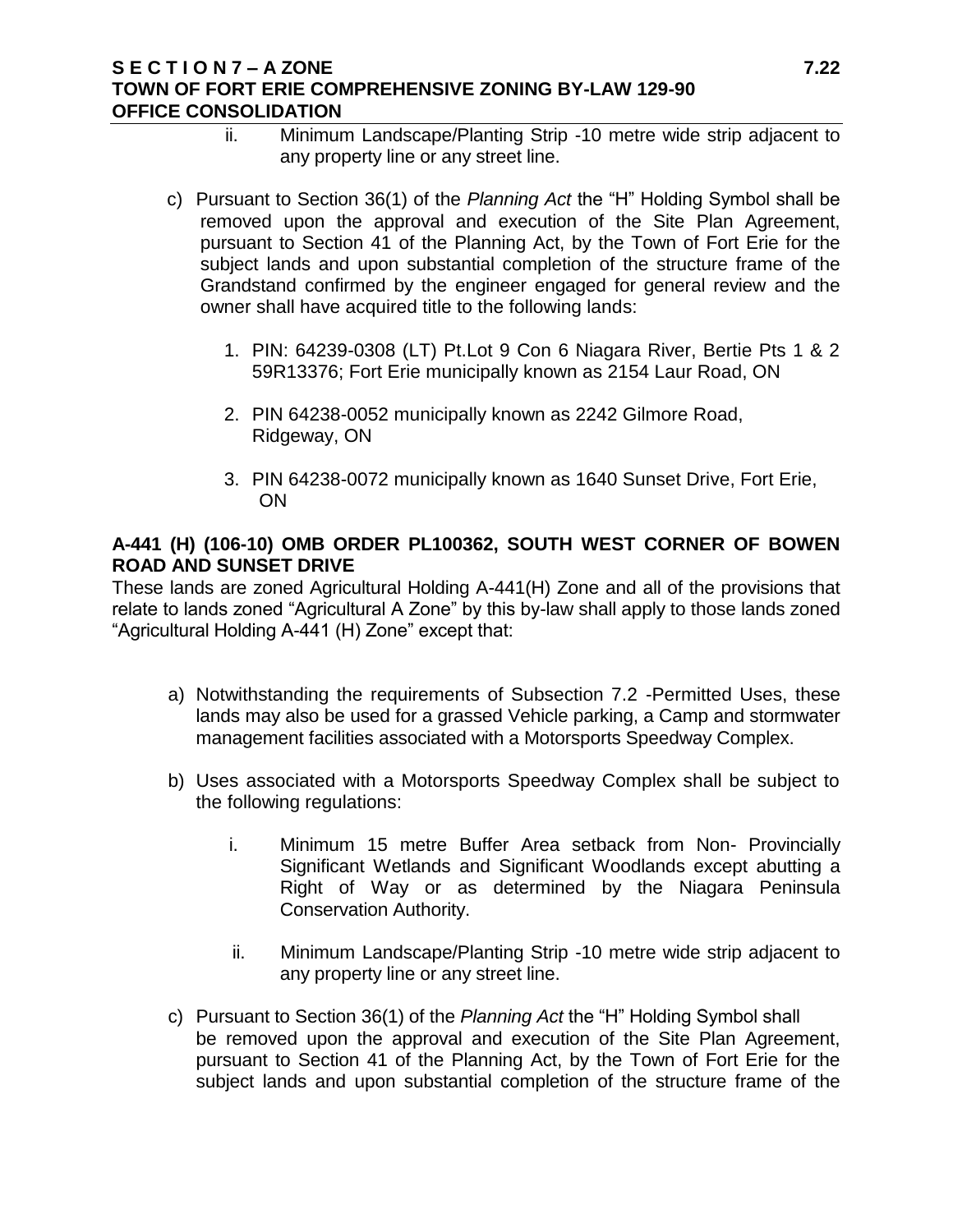### **S E C T I O N 7 – A ZONE 7.23 TOWN OF FORT ERIE COMPREHENSIVE ZONING BY-LAW 129-90 OFFICE CONSOLIDATION**

Grandstand confirmed by the engineer engaged for general review the owner shall have acquired title to the following lands:

- 1. PIN: 64239-0308 (LT) Pt.Lot 9 Con 6 Niagara River, Bertie Pts 1 & 2 59R13376;Fort Erie municipally known as 2154 Laur Road, ON
- 2. PIN 64238-0052 municipally known as 2242 Gilmore Road, Ridgeway, ON
- 3. PIN 64238-0072 municipally known as 1640 Sunset Drive, Fort Erie, ON

## **A-474 (68-12) 1411 POINT ABINO ROAD**

These lands are zoned Agricultural A-474 Zone, and all of the provisions of By-law No. 129-90 as amended that relate to lands zoned Agricultural (A) Zone by this by-law shall apply to those lands zoned Agricultural A-474 Zone on the attached Appendix 1 subject to the following special provisions:

- a) Notwithstanding the requirements of Section 7.4, the minimum lot area shall not be less than 0.94 hectares.
- b) Notwithstanding the requirements of Section 7.4, the minimum lot frontage shall not be less than 49.05 metres.

## **A-481 3977 GARRISON ROAD**

These lands are zoned Agricultural A-481 Zone, and all of the provisions of By-law 129- 90 as amended that relate to lands zoned Agricultural A Zone by this by-law shall apply to those lands zoned Agricultural A-481 Zone on the attached Schedule A subject to the following special provisions:

a) Notwithstanding the requirements of Subsection 7.2 and 7.3 to the contrary, the lands may also be used for a constructions trade establishment, farm implement sales and service establishments, feed and fertilizer dealers, farm product market, farm supply and service establishments, garden centres and uses, buildings and structures accessory thereto subject to the provisions set out in Section 26.3.

## **A-482 3731 BERTIE STREET**

These lands are zoned Agricultural A-482 Zone, and all of the provisions of By-law 129- 90 as amended that relate to lands zoned Agricultural A Zone by this by-law shall apply to those lands zoned Agricultural A-482 Zone on the attached Schedule A subject to the following special provisions:

a) Notwithstanding the requirements of Subsection 7.2 and 7.3 to the contrary, the lands may also be used for a farm implement sales and service establishments, feed and fertilizer dealers, farm product market, farm supply and service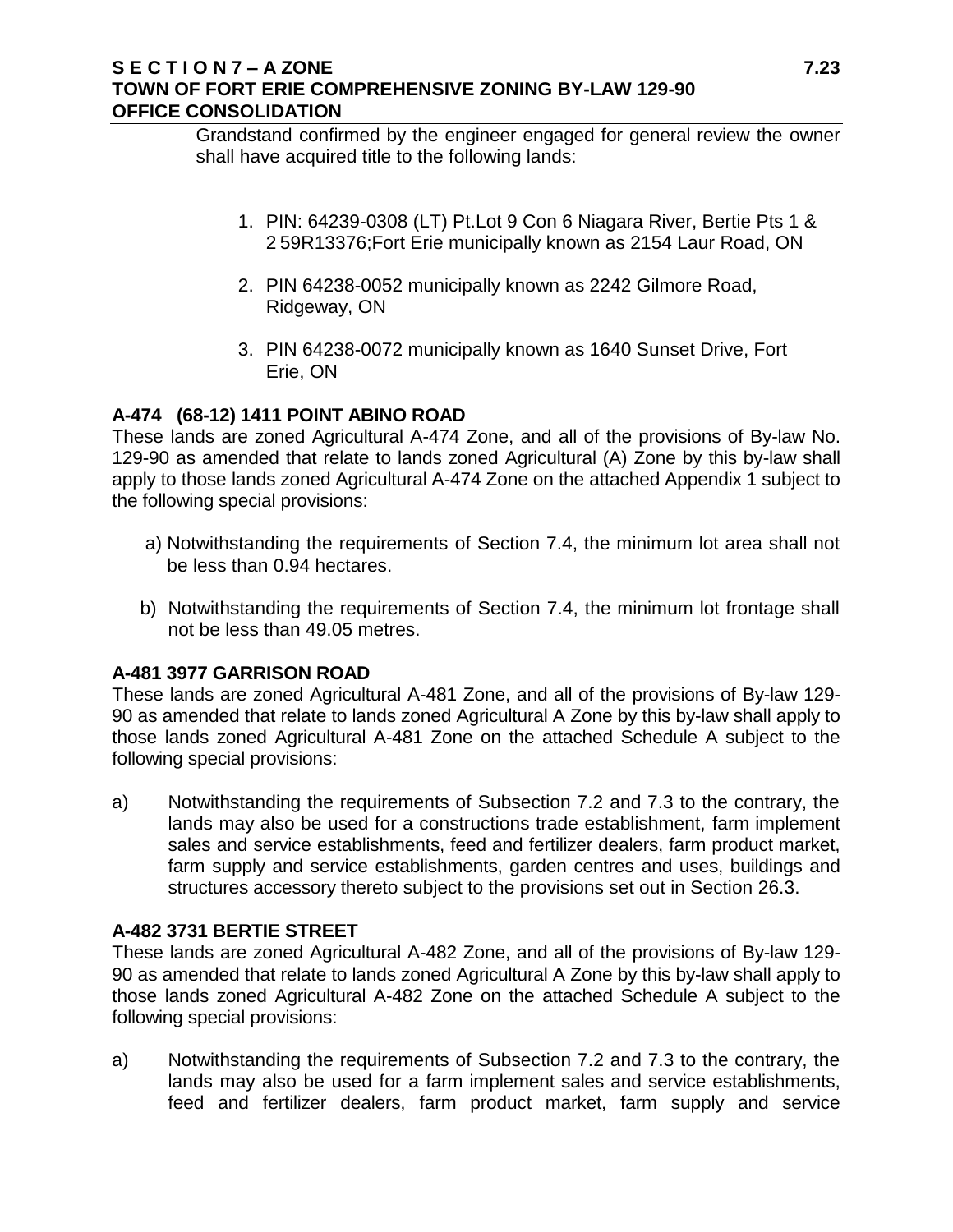#### **S E C T I O N 7 – A ZONE 7.24 TOWN OF FORT ERIE COMPREHENSIVE ZONING BY-LAW 129-90 OFFICE CONSOLIDATION**

establishments, garden centres and uses, buildings and structures accessory thereto subject to the provisions set out in Section 26.3.

#### **A-483 3976 BOWEN ROAD**

These lands are zoned Agricultural A-482 Zone, and all of the provisions of By-law 129- 90 as amended that relate to lands zoned Agricultural A Zone by this by-law shall apply to those lands zoned Agricultural A-482 Zone on the attached Schedule A subject to the following special provisions:

a) Notwithstanding the requirements of Subsection 7.2 and 7.3 to the contrary, the lands may also be used for a construction trades establishment, farm implement sales and service establishments, feed and fertilizer dealers, farm product market, farm supply and service establishments, garden centres and uses, buildings and structures accessory thereto subject to the provisions set out in Section 26.3.

## **A-490 (108-2013) 1137 SUNSET DRIVE**

These lands are zoned "Agricultural (A) Zone A-490 Zone", and all of the provisions of By-law No. 129-90 as amended that relate to lands zoned "Agricultural (A) Zone" by this by-law shall apply to those lands zoned "Agricultural (A-490) Zone" on the attached Appendix "1" and shall be subject to the following special provisions:

- a) Notwithstanding the regulations of "Section 7.4 Regulations Except for Kennels, Farm Product Outlets and Greenhouses and Greenhouse Product Outlets and Farm Winery," the lands shown as Part 1 on Appendix "1" shall be subject to the following special provisions:
	- i) Minimum lot area 1.134 hectares
	- ii) Minimum lot frontage 95.402 metres
	- iii) Minimum front yard for dwelling 10.53 metres
	- iv) Minimum interior side yard for dwelling 2.76 metres
- b) Notwithstanding the regulations of "Section 7.6 Regulations for Buildings Accessory to Dwellings," the lands shown as Part 1 on Appendix "1" shall be subject to the following special provisions:
	- i) Minimum front yard setback 13.16 metres
	- ii) Minimum interior yard setback 1.23 metres

## **A-491 (108-2013) EAST SIDE OF LAUR ROAD, NORTH OF GRAYSON AVENUE**

These lands are zoned "Agricultural (A) Zone A-491 Zone", and all of the provisions of By-law No. 129-90 as amended that relate to lands zoned "Agricultural (A) Zone" by this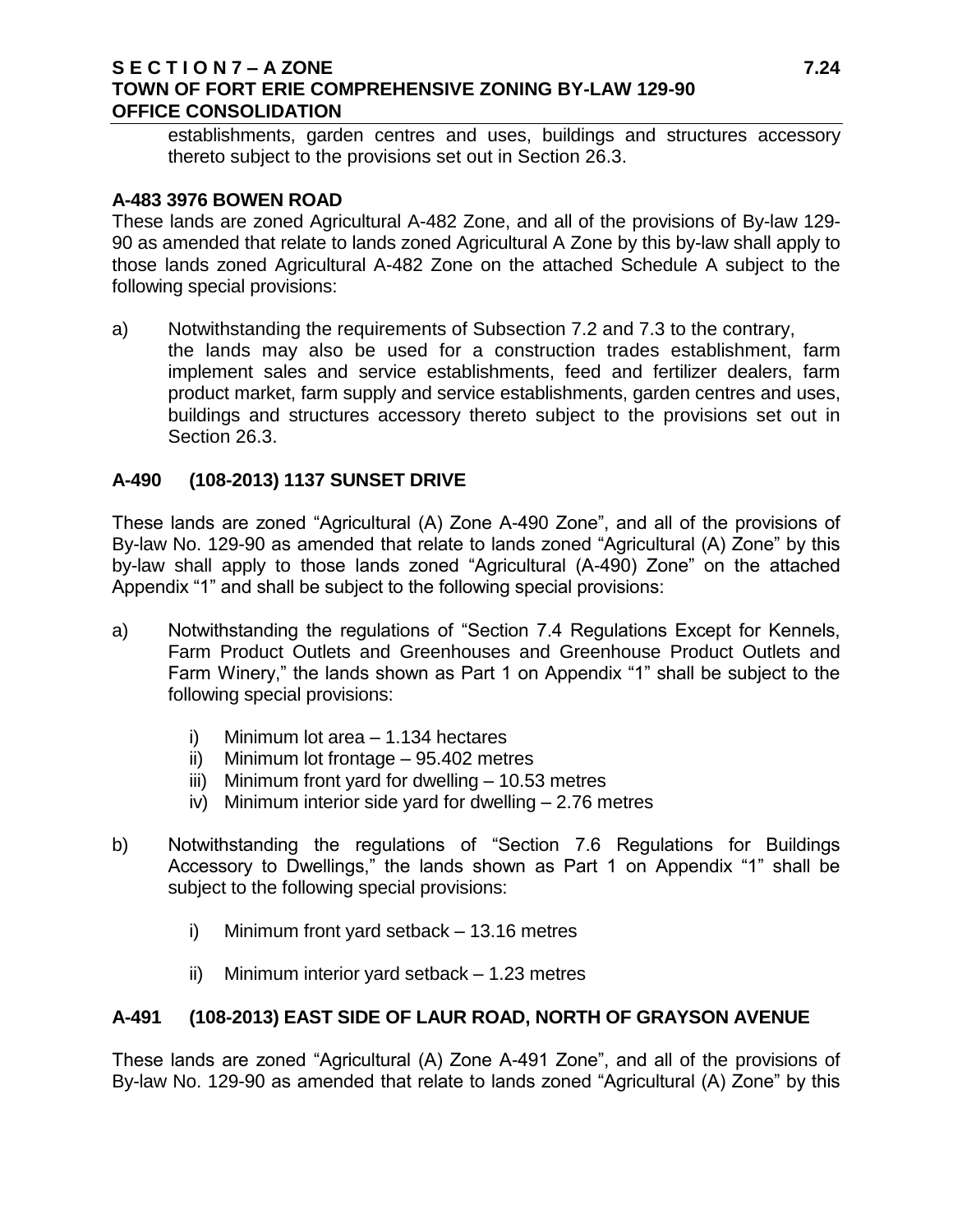### **S E C T I O N 7 – A ZONE 7.25 TOWN OF FORT ERIE COMPREHENSIVE ZONING BY-LAW 129-90 OFFICE CONSOLIDATION**

by-law shall apply to those lands zoned "Agricultural (A-491) Zone" on the attached Appendix "1" shall be subject to the following special provisions:

- a) Notwithstanding the list of Permitted Uses in Section 7.4, the lands shown on Appendix "1" may only be used for Agricultural purposes.
- b) Notwithstanding the regulations of "Section 7.4 Regulations Except for Kennels, Farm Product Outlets and Greenhouses and Greenhouse Product Outlets and Farm Winery," the lands shown as Part 2 on Appendix "1" shall be subject to the following special provisions:
	- i) Minimum lot area 18.564 hectares"

# **A-492 (17-2014) 1514 HOUSE ROAD**

These lands are zoned "Agricultural (A) Zone A-492 Zone", and all of the provisions of By-law No. 129-90 as amended that relate to lands zoned "Agricultural (A) Zone" by this by-law shall apply to those lands zoned "Agricultural (A-492) Zone" on the attached Appendix "1" and shall be subject to the following special provisions:

- a) Notwithstanding the regulations of "Section 7.4 Regulations Except for Kennels, Farm Product Outlets and Greenhouses and Greenhouse Product Outlets and Farm Winery," the lands shown as Part 1 on Appendix "1" shall be subject to the following special provisions:
	- i) Minimum lot area 4.1 hectares"

# **A-493 (17-2014) SOUTH SIDE OF GILMORE ROAD, EAST OF HOUSE ROAD, WEST OF OTT ROAD**

These lands are zoned "Agricultural (A) Zone A-493 Zone", and all of the provisions of By-law No. 129-90 as amended that relate to lands zoned "Agricultural (A) Zone" by this by-law shall apply to those lands zoned "Agricultural (A-493) Zone" on the attached Appendix "1" shall be subject to the following special provisions:

a) Notwithstanding the list of Permitted Uses in Section 7.4, the lands shown on Appendix "1" may only be used for Agricultural purposes.

## **A-511 (115-2014) South Side of Arcadia Street, west of Pettit Road**

These lands are zoned "Agricultural (A) Zone A-511 Zone", and all of the provisions of By-law No. 129-90 as amended that relate to lands zoned "Agricultural (A) Zone" by this by-law shall apply to those lands zoned "Agricultural (A-511) Zone" on the attached Appendix "1" shall be subject to the following special provisions: